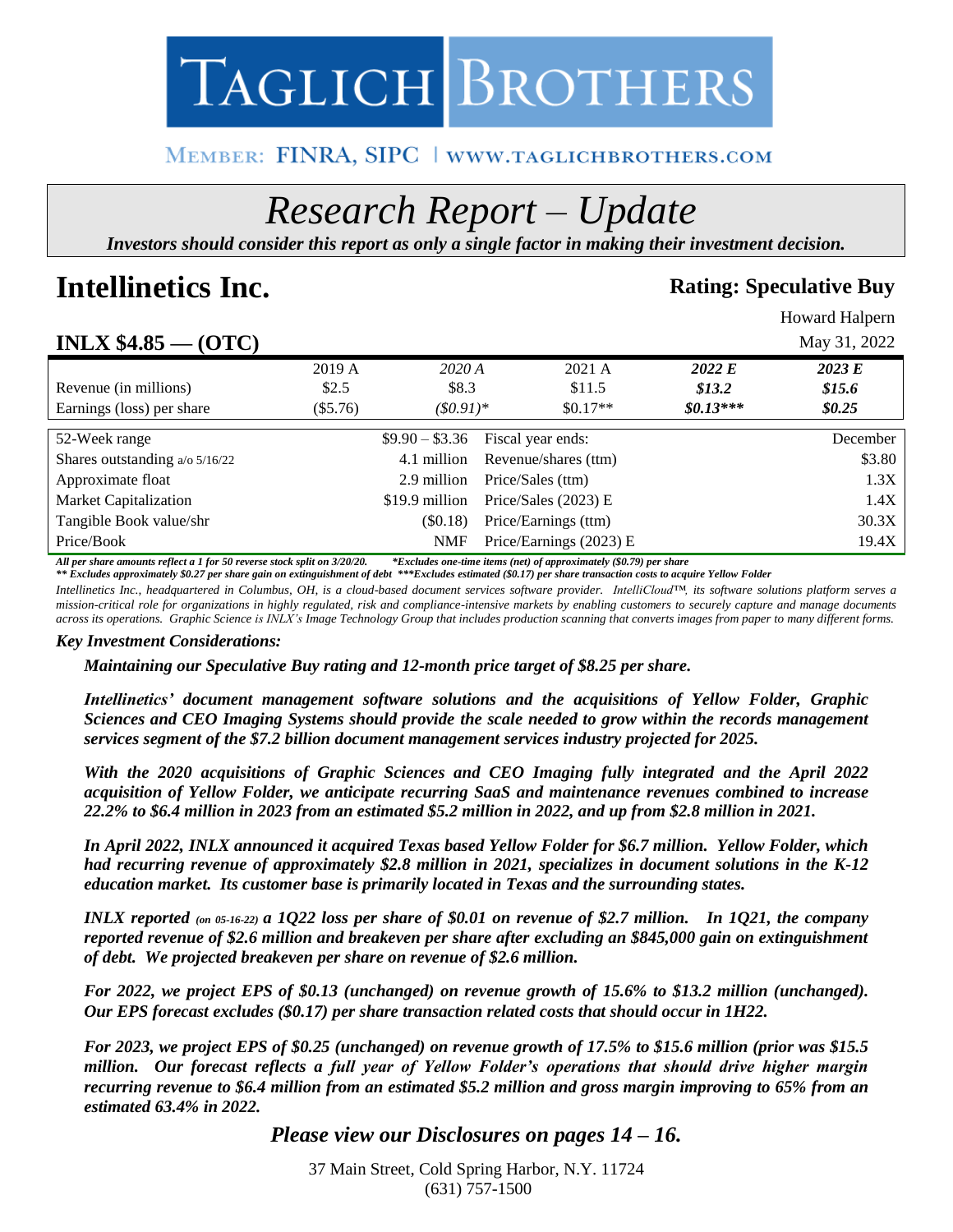#### *Appreciation Potential*

#### **Maintaining our Speculative Buy rating and 12-month price target of \$8.25 per share.**

Our rating reflects the company's 2020 acquisitions of privately held Graphic Sciences and CEO Imaging Systems with the former generating significant professional services revenue and the latter providing an opportunity to convert their customer base to INLX's higher margin recurring revenue IntelliCloud™ software solutions platform. INLX entered 2Q22 with approximately 275 K-12 document solutions school district customers and expects to add at least on average 15 new school district customers per quarter. Further supporting our rating is the April 2022 acquisition of Yellow Folder that brings in a recurring revenue customer base that generated approximately \$2.8 million in 2021.

**Our 12-month price target of \$8.25 per share implies shares could increase 70% over the next twelve months.**  According to finviz (a/o 05/23/22), the average trailing twelve-month price-to-sales multiple for companies in the Specialty – Business Services sector is 2.9X (unchanged). INLX's trailing twelve-month price-to-sales multiple is 1.3X (prior was 1.6X). We anticipate investors are likely to accord INLX a multiple approaching that of the sector given its annualized sales growth forecast of 43.7% from 2019 to 2023. We applied a multiple of 2.7X (unchanged) to our 2023 sales per share forecast of \$3.55, discounted for execution risks, to obtain a year-ahead price target of approximately \$8.25 per share.

A higher valuation of INLX is likely to be supported by year-over year revenue growth, operating profit growth, cash earnings, and leveraging acquisitions that should increase its professional services and recurring revenue customer bases. We forecast an operating profit of \$1.7 million in 2023 compared to an estimated operating profit of \$1.2 million (excluding an estimated \$650,000 in acquisition related transaction costs) in 2022. In 2023, INLX should generate cash earnings of \$2 million, up from estimated cash earnings of \$1.6 million in 2022.

**In our view, Intellinetics Inc. is most suitable for high-risk tolerant investors seeking exposure to a microcap technology company that is attempting to build a solid SaaS recurring revenue customer base and a dedicated professional services organization.**

#### *Overview*

Intellinetics, Inc., located in Columbus, Ohio, is a cloud-based document services software provider. Its secure document management solution, IntelliCloud™ serves a mission-critical role for organizations in highly regulated, risk and compliance-intensive markets in healthcare, K-12, public safety, public sector, risk management, financial services and more. The 1Q20 acquisition of Michigan based Graphic Sciences, Inc., created the company's Image Technology Group and large scale production scanning department. This subsidiary has converted hundreds of millions of images over the last 33 years from paper to digital, paper to microfilm, and microfiche to microfilm for business and government agencies (local, state, and Federal). The 2Q20 acquisition of CEO Imaging Systems, brings an existing customer base and the knowledge and capabilities to enable its clients (primarily in the K-12 education and financial services markets) to transform their paper records and document content into the digital cloud. The management system offered saves time, money, and floor space, and streamlines the archiving processes.

The company and its subsidiaries are targeting existing and new organizations and governmental agencies (state and local) within the health and human services and K-12 education market initially in the Midwestern US states.

#### *Recent Developments*

**On April 5, 2022**, the company announced it acquired Yellow Folder, LLC, a Texas based company that specializes in document solutions in the K-12 education market. Yellow Folder digitally maintains and manages student records, special education records, employee records, and administrative records for an entire school district or school system. Utilizing Yellow Folder offerings allows for its customers to upload transcripts, district reports, medical records, personnel data and all other school records to secure, cloud-based servers for easy access by district personnel at any time with an internet browser and appropriate security credentials.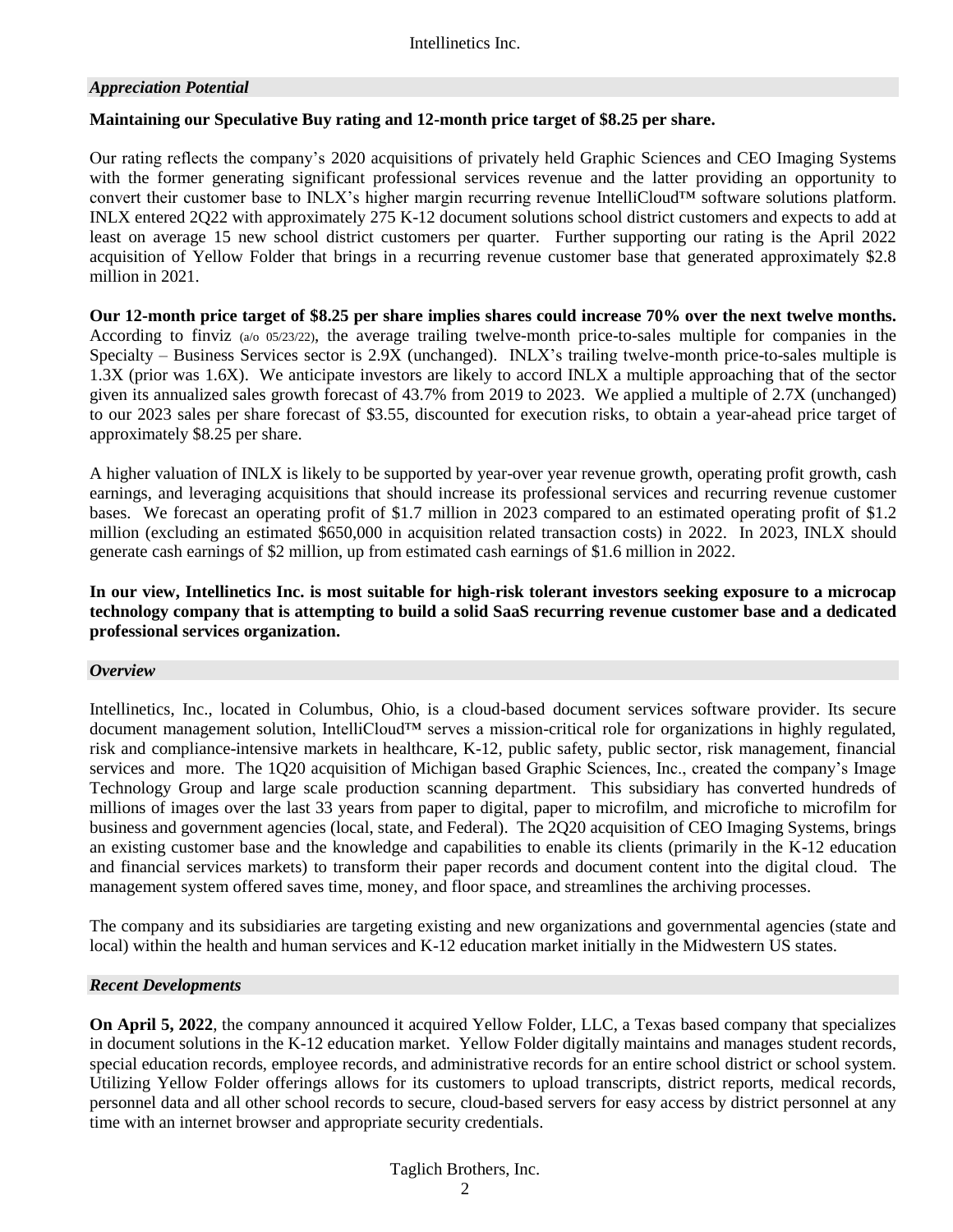This acquisition should provide greater cross-selling opportunities that include INLX's document processing and business process outsourcing offerings. The addition of Yellow Folder is expected to be accretive to operations and should increase the proportion of Intellinetics' recurring revenues relative to total revenue starting in 2Q22. In 2021, Yellow Folder generated unaudited revenue of \$3.1 million, of which \$2.8 million was recurring SaaS revenue.

At closing, INLX paid approximately \$6.5 million in cash that was funded by proceeds from the issuance of common stock and subordinated promissory notes.

#### *Growth Platforms*

#### *Document Management Solution*

The IntelliCloud software solutions platform is a Windows application that can have unlimited downloads and installs, enabling customers secure access even from remote locations. The platform has in excess of 50 preconfigured industry solutions ready for deployment. The primary modules of IntelliCloud include image processing, records management, workflow, and extended components.

The image processing module is used for capturing, transforming and managing images of paper documents, including support of distributed and high-volume capture, and optical character recognition. Records management enables customers the ability to retain content through automation and policies, ensuring legal, regulatory and industry compliance within the markets they serve. The workflow module is designed to support business processes, routing content electronically, assigning work tasks, and creating related audit trails.

The company's document management solutions include CEO Image Executive™, a document management system that was acquired in 2Q20. The company's solutions portfolio allows document composition and e-forms (via third party OEM integration partnership), search, content and web analytics (via third party data visualization and advanced optical character recognition engine partnerships), email and information archiving, packaged application integration, and advanced capture for invoice processing.

#### *Graphic Sciences*

The Graphic Sciences subsidiary offers digital scanning, microfilm and microfiche, box storage, and equipment, software, and repair. The primary offering that drives this subsidiary's growth is its digital scanning services that provide paper scanning, newspaper and microfilm scanning, microfiche scanning, aperture card scanning, drawing scanning, and book scanning. Since most government files must be retained for the long term or permanently, the ability of Graphic Sciences to convert images from paper to digital, paper to microfilm, and microfiche to microfilm for business and federal, county, and municipal governments places it in a position to grow its customer base. The service offerings include four production categories consisting of document prep, scanning, indexing, and delivery.

Graphic Sciences' offerings includes converting scanned images to microfilm or microfiche, and microfilm/microfiche preservation and duplication, as well as physical document storage and retrieval services.

#### *Growth Strategy*

The company's aim is to drive recurring cloud-based software-as-a-service (SaaS) revenue from a growing customer base. INLX has an opportunity to grow its customer base for its document management solutions offerings based on the potential conversion of existing customers of Graphic Sciences and CEO Imaging Systems. The opportunity exists to expand the company's document management solutions customer base within the two acquired customer bases (governmental agencies and K-12 school districts primarily in Michigan), which should reduce customer acquisition costs, thus providing greater operating leverage as recurring revenue sales increase. Entering 2022, the company had over 250 K-12 document solutions school district customers. The expectation is to add (at least) on average 15 to 20 new school district customers per quarter.

INLX seeks to accelerate adoption of its IntelliCloud software solutions platform through direct sales, partnerships, and a reseller network. The company anticipates its offerings (large scale scanning capabilities and IntelliCloud) will be a means for small to medium size organizations (public and private sectors) to create a cloud based remote file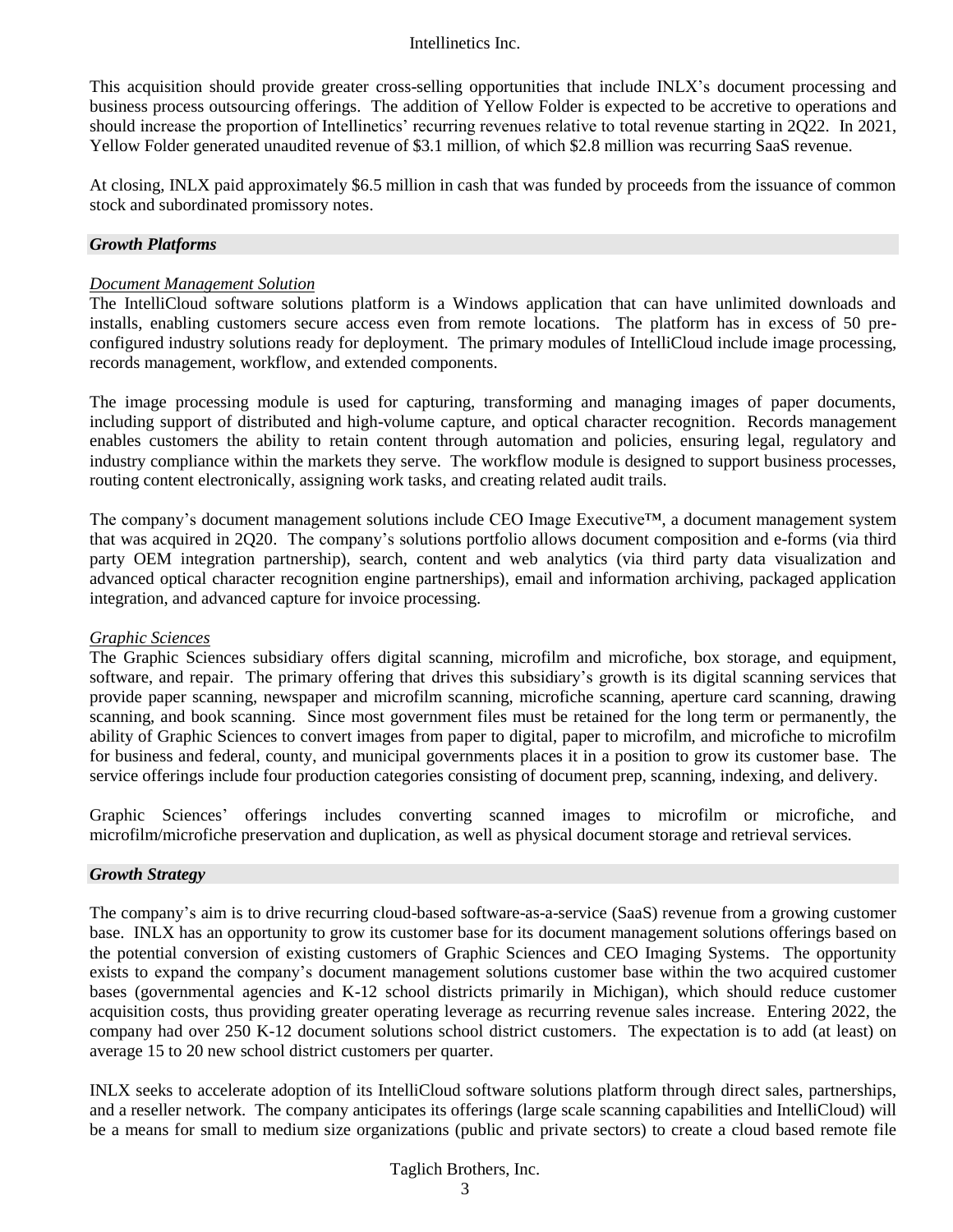cabinet of documents for employees as people are likely to still work from home even in a post COVID-19 pandemic environment.

In August 2021, INLX announced it hired a marketing director that will be tasked with expanding its search engine optimization and direct marketing lead generation. The marketing director will also provide support for its expanded group of sales professionals as it relates to cross-selling opportunities between the company recurring revenue product offerings and document conversion services. The company anticipates hiring additional sales professionals to increase the number of projects within the professional services segment, as well as adding additional SaaS recurring revenue customers.

Acquisitions, such Yellow Folder that was acquired in April 2022, are likely to enable the company to accelerate growth in its operations.

#### *Projections*

#### *Basis of Forecast*

The company's Michigan plant was reconfigured to conform to social distancing requirements due to the COVID-19 pandemic and also INLX added its existing document preparation technology to enhance throughput of its document scanning services that convert paper documents to digital images. In 2021, the company added additional sales and document services specialists, as well as additional warehouse capacity (that was completed in 2Q21) to enhance throughput and storage capabilities. However, in 4Q21 and 1Q22 the state of Michigan saw a resurgence in COVID-19 variant cases leading to the reinstatement of restrictions that reduced workflow at the company's Graphic Sciences Michigan operations. The easing of those restrictions should occur but is likely to restrain the workflow during 1H22. The April 2022 acquisition of Yellow Folder and its recurring revenue should contribute at least \$2.1 million to our 2022 revenue forecast.

In 2023, a full year contribution from Yellow Folder, a return to normal operations at Graphic Sciences, and an increasing customer base for the company's IntelliCloud and CEO Image Executive software solutions, should translate into higher recurring revenue. We estimate recurring SaaS and maintenance revenue (combined) growth to \$6.4 million from an estimated \$5.2 million in 2022, which is up from \$2.8 million in 2021.

We anticipate 2022 and 2023 gross margins of 63.4% and 65%, respectively, compared to 60.6% in 2021. We anticipate recurring revenue SaaS margins to remain robust at 78.9% in 2023 compared to an estimated 78.8% in 2022.

We are not recording income tax expense as the company has \$18.8 million in net operating loss carry forwards at December 31, 2021.

#### *Economic conditions*

In April 2022, the International Monetary Fund (IMF) revised its economic growth estimate for the US to an increase of 3.7% for 2022 and 2.2% for 2023. In January 2022, the IMF projected US economic growth of 4% for 2022 and 2.6% for 2023. The IMF adjusted their 2022 forecast due primarily to economic damage from the war in Ukraine resulting in elevated inflation and rising interest rates, as well as supply chain disruptions.

The advance estimate of US GDP growth (released on April 28, 2022) showed the US economy decreased at an annual rate of 1.4% in 1Q22, down from the 6.9% increase reported in 4Q21. The 1Q22 US GDP estimate primarily reflects decreases in inventory investment, exports, federal government spending, and state and local government spending.

### *2022*

We project total revenue growth of 15.6% to \$13.2 million (unchanged) due primarily to the acquisition of Yellow Folder and organic recurring revenue customer growth, that is likely to be restrained by diminished 1H22 operations at the company's Graphic Sciences operations in Michigan that is being hurt by the reinstatement of COVID-19 restriction in 4Q21 that lasted into the middle of 2Q22.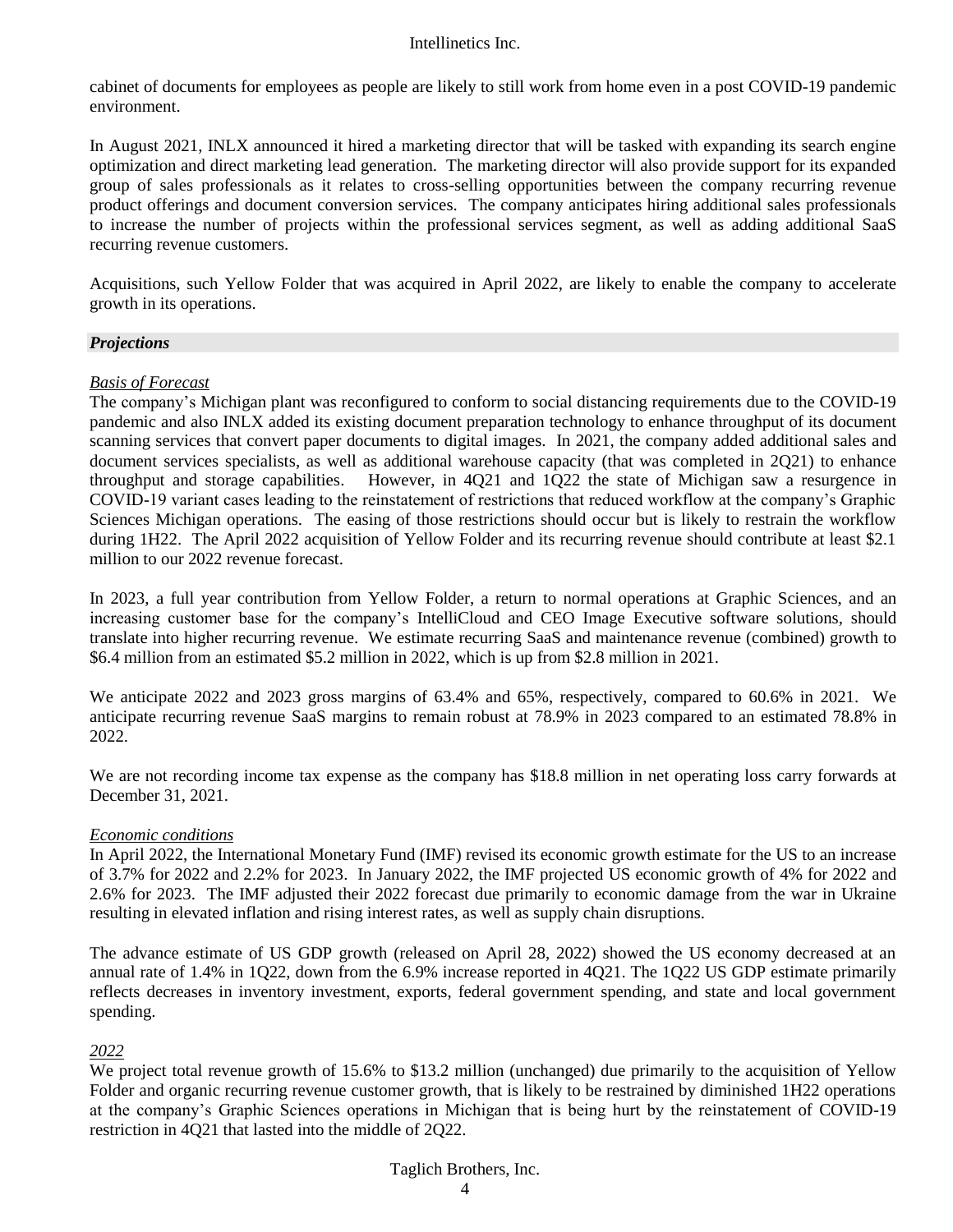We project a 20.9% increase in gross profit to \$8.4 million due to revenue growth and gross margin expansion to 63.4% from 60.6% in 2021 due primarily to an increase in higher margin recurring SaaS and maintenance revenue. We forecast operating income increasing to \$1.2 million (excludes an estimated \$650,000 in acquisition related transaction costs) from \$965,000 in 2021. We anticipate operating expense margin of 54.3% (excluding transaction costs) compared to 52.2% in 2021.

We anticipate operating expenses increasing 20.3% to nearly \$7.2 million (excluding \$650,000 in acquisition related transaction costs) compared to \$6 million due to the acquisition of Yellow Folder and identification of new customer leads in order to grow recurring and professional services operations. We anticipate G&A expenses increasing 20.9% to \$4.9 million from \$4 million in 2021 along with a 20.6% increase in sales and marketing expense to nearly \$1.7 million from \$1.4 million in 2021. D&A expense should approximate \$574,000 from \$414,000 in 2021.

We project interest expense increasing to \$728,000 from \$452,000 due to an increase in outstanding debt. In 2021, the company recorded an \$845,000 gain on extinguishment of debt, which did not occur in the current period.

We are maintaining our prior forecast of net income (excluding \$650,000 in acquisition transaction costs) of \$475,000 or \$0.13 per share on average shares of 3.9 million.

#### *Finances – 2022*

In 2022, we project cash earnings of \$1.6 million and an increase in working capital of \$477,000. Cash provided by operations of nearly \$1.1 million and net proceeds of \$8 million from the issuance of common stock and subordinated debt is likely to cover capital expenses, cash paid to acquire Yellow Folder, and earn-out payments. Cash should increase by \$1.3 million to nearly \$3.1 million at December 31, 2022.

#### *2023*

We project total revenue growth of 17.5% to \$15.6 million (prior was \$15.5) due primarily to organic growth and a full year contribution from Yellow Folder. We anticipate a growing recurring revenue customer base driving SaaS and software maintenance revenue (combined) to \$6.4 million, up from an estimated \$5.2 million in 2022. We estimate professional services increasing 17.3% to \$8 million from an estimated \$6.8 million.

We project a 20.6% increase in gross profit to \$10.1 million due to revenue growth and gross margin expanding to 65% from an estimated 63.4% in 2022 due primarily to higher margin SaaS and maintenance revenue (combined) reaching 41.1% of total revenue, up from 39.5% in 2022. We forecast operating income increasing to \$1.7 million from an estimated \$1.2 million (excluding transaction costs of \$650,000) in 2022. We anticipate operating expense margin of 54% from an estimated 54.3% in 2022.

We forecast operating expenses increasing 16.8% to \$8.4 million compared to an estimated \$7.2 million (excluding \$650,000 in transaction costs) due primarily to hourly wage and overall compensation costs to support revenue growth and a full year of Yellow Folder operations. We anticipate G&A expenses increasing 19.1% to \$5.8 million from an estimated \$4.9 million in 2022 along with an 18.2% increase in sales and market expense to \$2 million from an estimated \$1.7 million in 2022. D&A expense should approximate \$610,000 from \$574,000 in 2022.

We project interest expense decreasing to \$610,000 from an estimated \$728,000 in 2022 due primarily to the repayment of the company's 2020 promissory notes at the end of 2Q23.

We are maintain our forecast for net income of \$1.1 million or \$0.25 per share on 4.4 million average shares outstanding.

#### *Finances – 2023*

In 2023, we project cash earnings of nearly \$2 million and a decrease in working capital of \$84,000. Cash provided by operations of \$2.1 million is unlikely to cover capital expenses, repayment of debt, and earn-out payments. Cash should decrease by \$976,000 to nearly \$2.1 million at December 31, 2023.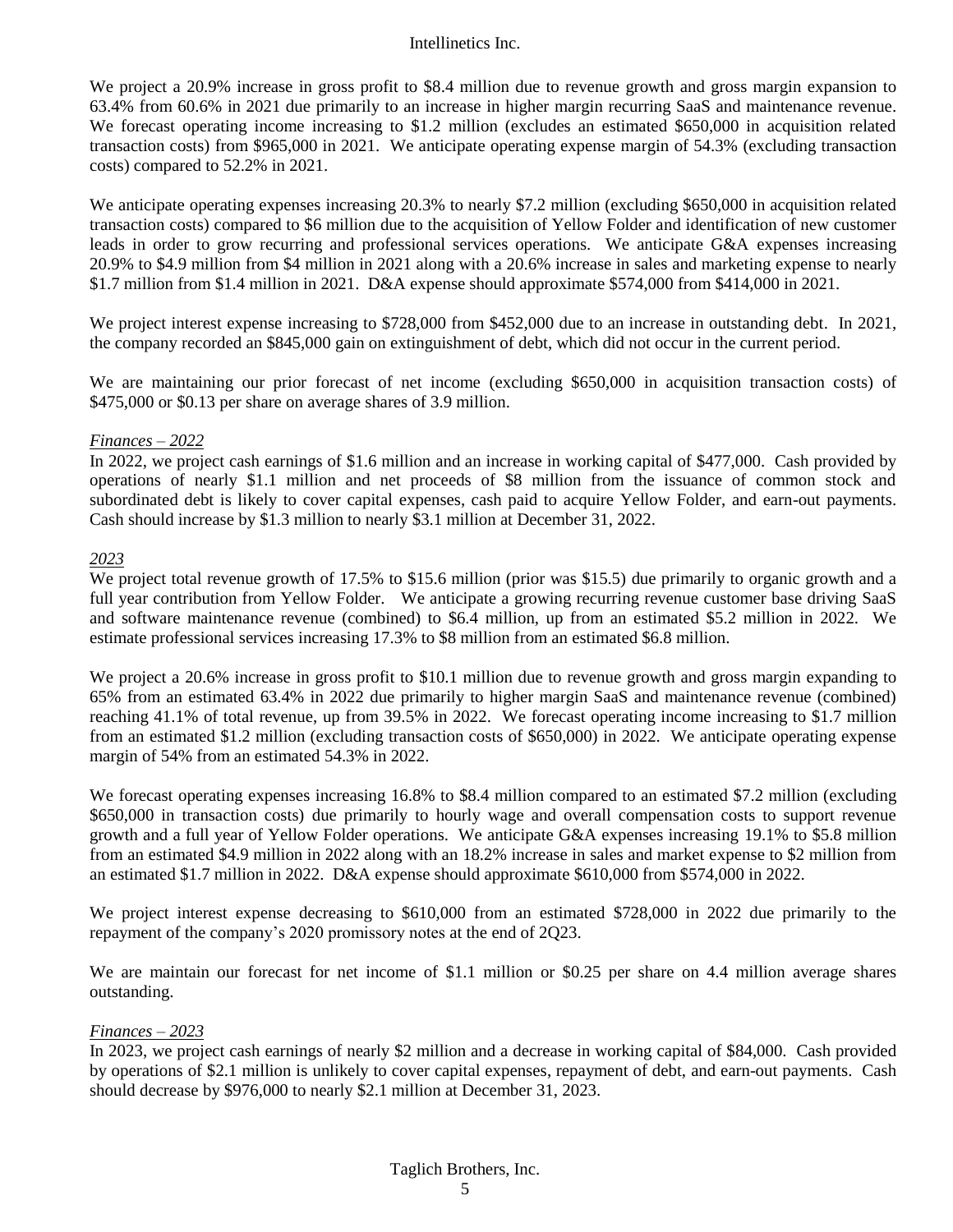#### *1Q22 Results*

#### 1Q22 Results

Total revenue increased 2.6% to \$2.7 million from \$2.6 million in the year-ago period due primarily to growth in the company's document management segment, which includes software-as-service offerings, nearly offset by short-term weakness in the document conversion segment that includes professional and storage and retrieval services. The decrease in the document service segment reflects a COVID-19 resurgence in Michigan and the corresponding temporary pause in demand.

Gross profit was flat at \$1.6 million due to revenue growth that was offset by gross margin contraction to 60.4% from 60.9% in 1Q21 due primarily to lower professional and retrieval services segment gross margin, partly offset by an improvement in recurring SaaS and maintenance margins.

Operating expenses were flat at \$1.5 million with the current period including \$70,000 in acquisition related transaction costs and a \$64,000 change in fair value of earn-out liabilities. The year-ago period included \$70,000 in change in fair value of earn-out liabilities. The \$100,000 decrease in G&A expense to \$939,000 was mostly offset by increases in sales and marketing costs of \$62,000 to \$352,000 and depreciation expense of \$19,000 to \$114,000. Higher sales and marketing expense reflects the hiring of additional personnel that should help drive future customer growth.

Interest expense was unchanged at \$113,000. In 1Q21, the company recorded an \$845,000 gain on extinguishment of debt that reflects the full forgiveness of the principal and interest on its PPP note in January 2021. No such gain or loss occurred in the current period.

The net loss was \$20,000 or (\$0.01) per share, on 2.8 million average shares outstanding compared to net income of \$843,000 or \$0.27 per share on 3.1 million average shares outstanding in 1Q21. Excluding items in 1Q22, EPS was approximately \$0.01. Excluding items in 1Q21, the company would have broken even on a per share basis. We projected a net loss of \$15,000 or breakeven per share on revenue of \$2.6 million.

#### *Finances*

In 1Q22, cash earnings of \$444,000 and an increase in working capital of \$33,000 resulted in cash from operations of \$476,000. Cash from operations covered capital expenditures increasing cash by \$420,000 to nearly \$2.2 million at March 31, 2022.

#### *Capital Structure*

At March 31, 2022, INLX had total debt on its balance sheet of \$1.8 million (all short-term). On March 2, 2020, the company issued 12% subordinated promissory notes with a principal amount of \$2 million (includes \$95,100 in unamortized debt issuance costs and \$97,800 in unamortized debt discount) that matures on February 28, 2023.

On April 5, 2021, INLX announced the issuance of nearly \$3 million in subordinated promissory notes that will pay holders 12% interest and matures March 30, 2025, as well as the issuance of over 1.2 million common shares for gross proceeds of \$5.7 million. Taglich Brothers acted as the placement agent for both the debt and common stock issuances and received an 8% fee that equals \$696,000.

#### *Document Management Market*

According to IBISWorld, the Document Management Services industry should reach \$7.2 billion in 2025, up from \$5.6 billion in 2020. The industry is divided into companies that provide commercial and government clients with outsourced records storage, document destruction services and digital conversion of paper-based records. The growth in the industry reflects increasing regulatory requirements mandating the retention of company records. Operators in the industry, such as Intellinetics, should benefit from sustained demand for secure document storage in electronic form.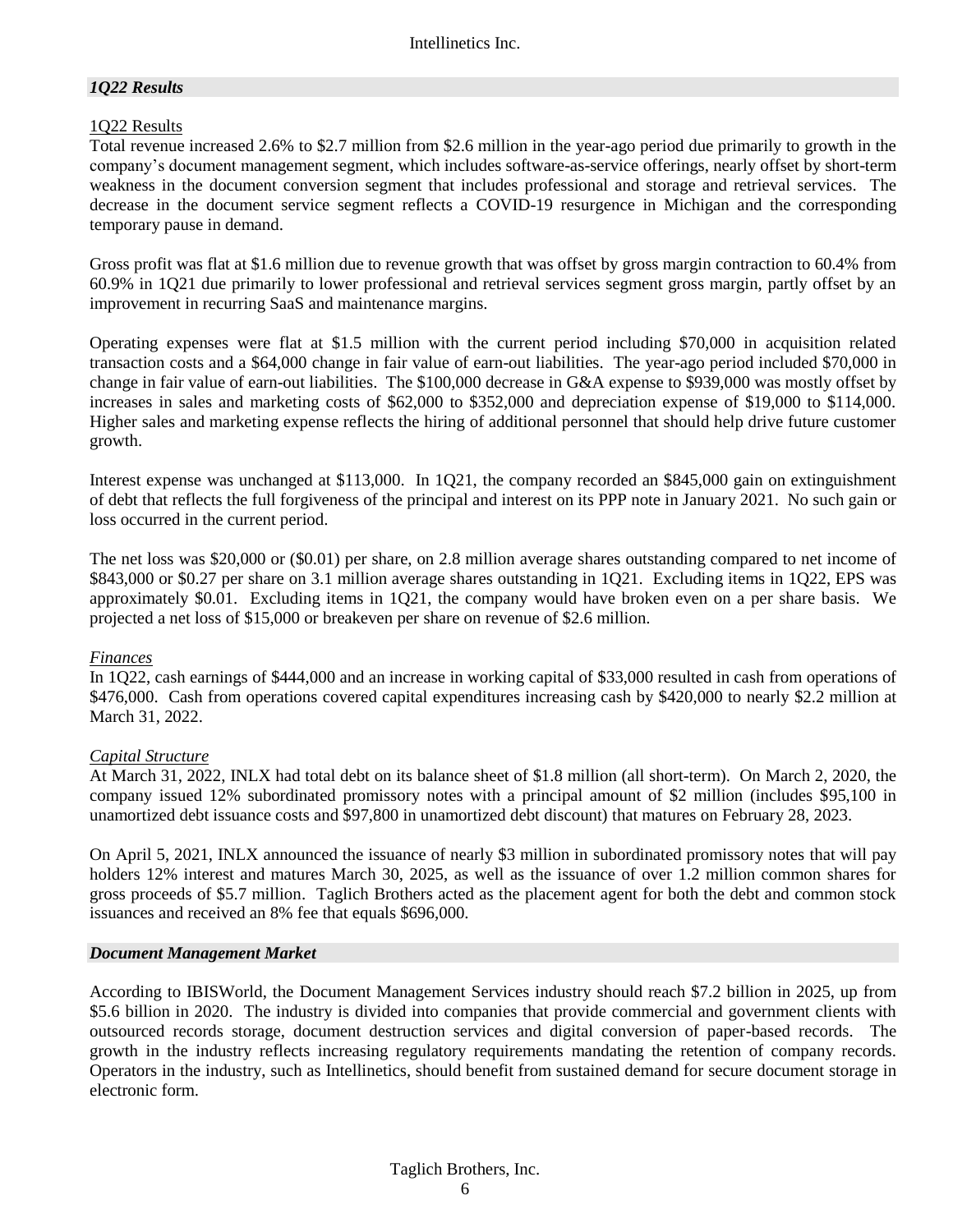IBISWorld estimates records management services and data protection segment revenue should reach \$4.9 billion in 2025, up from \$3.8 billion in 2020 (forecast assumes that 68.3% of the segment remains through 2025). One of the primary drivers of industry and segment growth is the increasing demand for digital conversion services. Industry participants estimate that only 1% of stored paper documents have been converted into digital files. In the next fiveyears, industry operators anticipate the digital conversion of medical records should be a significant growth opportunity.

Additional industry growth drivers should include people working from home that need access to documents in their office location, stricter records management required by various governmental and industry regulatory authorities, as well as records requirements for potential litigation. Companies within the industry must provide a platform that is cost-effective and secure for outsourcing document and record management.

Customers seeking a document management solution have begun to embrace a hybrid deployment model that allows an organization to move their most vital data to a private cloud without compromising on security and their nonsensitive data to a public cloud. Analysts estimate this is likely to be the fastest-growing segment over the next five years due to the flexibility, technical control, enhanced security, and adherence to the compliance requirements it offers.

#### *Competition*

The market for the company's IntelliCloud software solutions platform is highly competitive with competition likely to intensify as the document solutions market evolves. The market is highly fragmented with the US having a large number of small companies servicing local or regional markets.

The competitive factors affecting the document solutions market include reputation, quality, performance, and price, as well as the availability of software products on multiple platforms, product scalability and integration with other enterprise applications. Additional competitive factors include the ability to effectively store, manage, and retrieve client records. In this market, companies are responsible for handling clients' highly confidential records, thus having a reputation for reliability and security is crucial in order to obtain and retain customers.

The company believes its primary competitors within the small-to-medium business sector are private companies including DocuWare, Square 9, M-files, On Base, and Laserfiche. The competitors for the company's Graphic Science division vary from smaller shops to larger entities, including publicly traded Iron Mountain Incorporated.

#### *Risks*

In our view, these are the principal risks underlying the stock.

#### History of Losses

In 3Q20, INLX reported its first quarterly profit. At March 31, 2022, the company's accumulated deficit was \$21.7 million, up from nearly \$15 million in 2016, but down from \$23 million at December 31, 2020. While losses could occur, we anticipate the company reporting net profits in 2022 and 2023. If profits were to return to losses it could result in the company's inability to execute its growth strategy and/or seek dilutive financing.

#### COVID-19 Pandemic

The COVID-19 global pandemic presents concerns that may affect the company's ability to conduct normal business operations.

#### Dilution

Over the ten-year period ended April 2022, the company raised \$26.4 million through the issuance of debt and equity securities.

At March 31, 2022, INLX had over 629,000 shares of common stock reserved for issuance upon the exercise of outstanding warrants, convertible notes, and outstanding and unissued stock options under the company's equity incentive plan.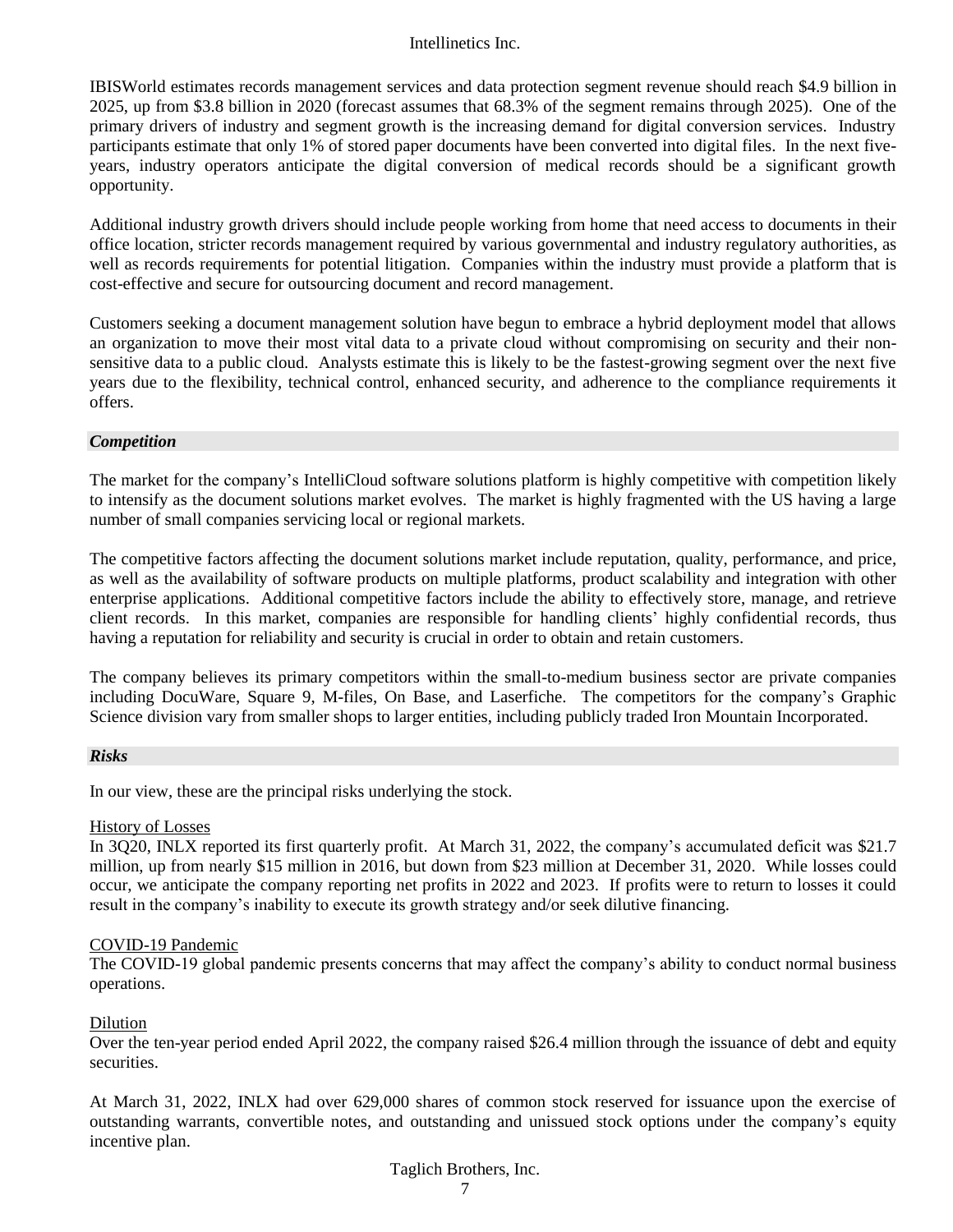#### Customer Concentration

In 1Q22 and 1Q21, two customers represented approximately 50% and 57% of net revenues, respectively. In 1Q22, the company's three largest customers represented 62% of gross accounts receivables compared to two customers accounting for 57& of gross accounts receivables. The loss of a significant customer could disrupt the company's operations.

#### Intellectual Property

Since software and most of the underlying technologies are built on a Microsoft.Net framework, Intellinetics must rely on a combination of copyright, trademark laws, non-disclosure agreements, and other contractual provisions to establish and maintain proprietary intellectual property rights. Loss of such rights could adversely impact operations and growth prospects.

#### Data Center

The company's users must have access to its solutions 24-hours a day, seven-days a week, without interruption. INLX has computing and communications hardware operations located in data centers owned and operated by third parties. Since it does not control the operation of those data centers, the company is vulnerable to any security breaches, power outages or other issues the data centers experience. Disruptions or experience interruptions, delays and outages in service and availability from time to time could adversely impact customer relationships.

#### Infringement

Claims of infringement are becoming commonplace within the software industry. While the company does not believe it infringes on the rights of third parties, a third party may assert Intellinetics' software violates their intellectual property rights.

#### Cyber Security

Security breaches, unauthorized access and usage, viruses or similar types of breaches or disruptions could result in loss of confidential information, damage to the company's reputation, early termination of contracts, litigation, regulatory investigations, etc. If the company's security measures or its third-party data centers are breached as a result of third-party action, employee error, or malfeasance, its business could diminish due to the potential for significant liability expenses.

The US has laws and regulations relating to data privacy, security, and retention and transmission of information. The company must protect its information systems against unauthorized access and disclosure of confidential information and confidential information belonging to customers. The company believes it has policies and procedures in place to meet data security and records retention requirements. However, there is no assurance that the security measures in place will be effective in every case.

#### **Market Acceptance**

The markets for the company's IntelliCloud software solutions platform is rapidly evolving, which means that the level of acceptance of the platform will take time to determine. If customer acceptance fails to develop or develops slower than anticipated, current operations and growth opportunities are likely to diminish.

#### Shareholder Control

Intellinetics officers and directors own or have a controlling interest of approximately 8% of the outstanding voting stock as of the company's May 2022 proxy filing (shares outstanding on April 27, 2022). Two shareholders, Michael Taglich (President of Taglich Brothers, Inc.) and Robert Taglich (Managing Director of Taglich Brothers, Inc.) collectively own or have a controlling interest in nearly 28% of the company's outstanding voting stock after the April 1, 2022 announcement of a private placement by the company. Significant ownership interests could potentially influence the outcome of matters requiring stockholder approval, which decisions may or may not be in the best interests of the other shareholders.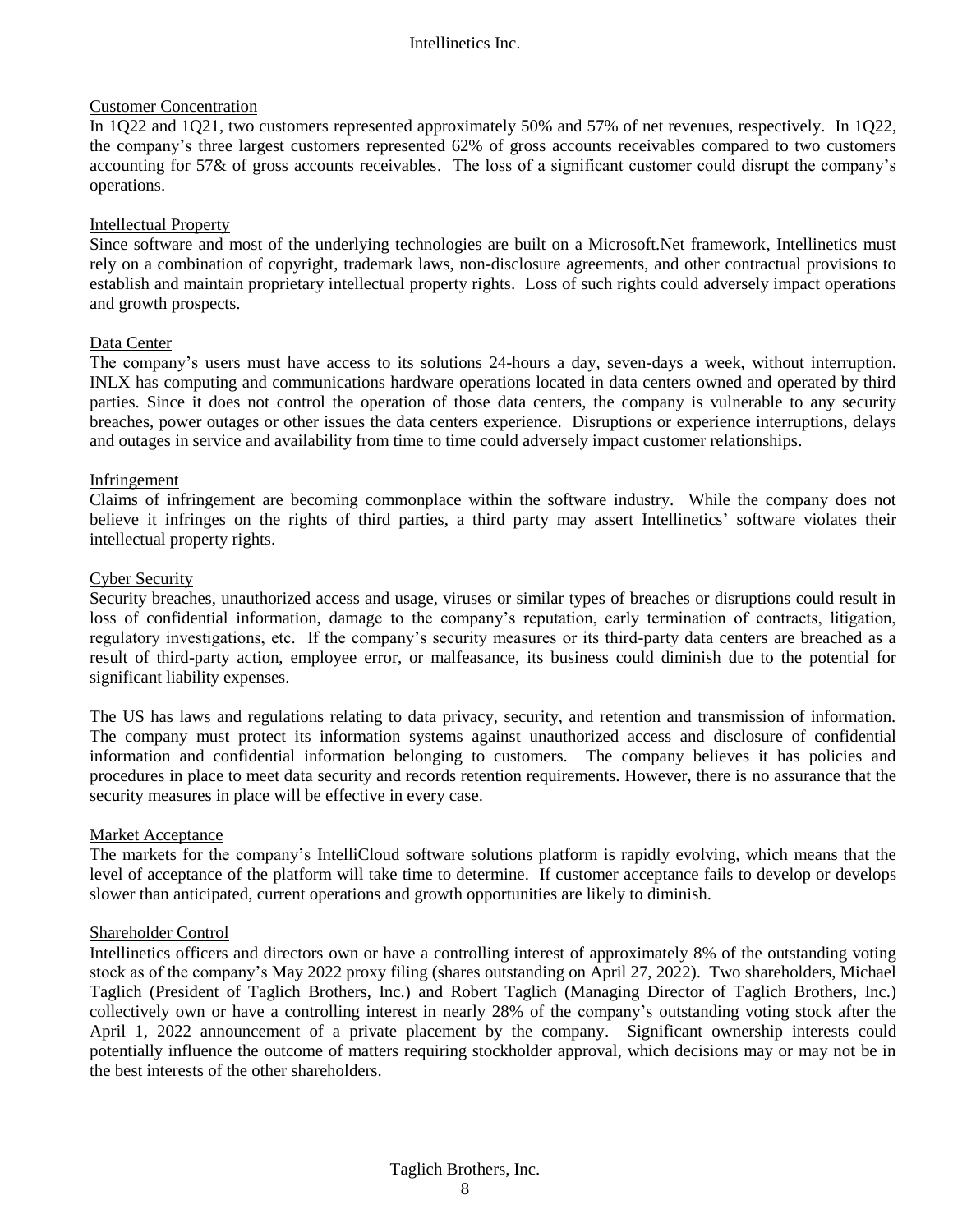#### Miscellaneous Risk

The company's financial results and equity values are subject to other risks and uncertainties, including competition, operations, financial markets, regulatory risk, and/or other events. These risks may cause actual results to differ from expected results.

#### Trading Volume

Based on our calculations, the average daily-volume during the last three months to May 27, 2022 was 490. The company has a float of 2.9 million shares and shares outstanding of 4.1 million.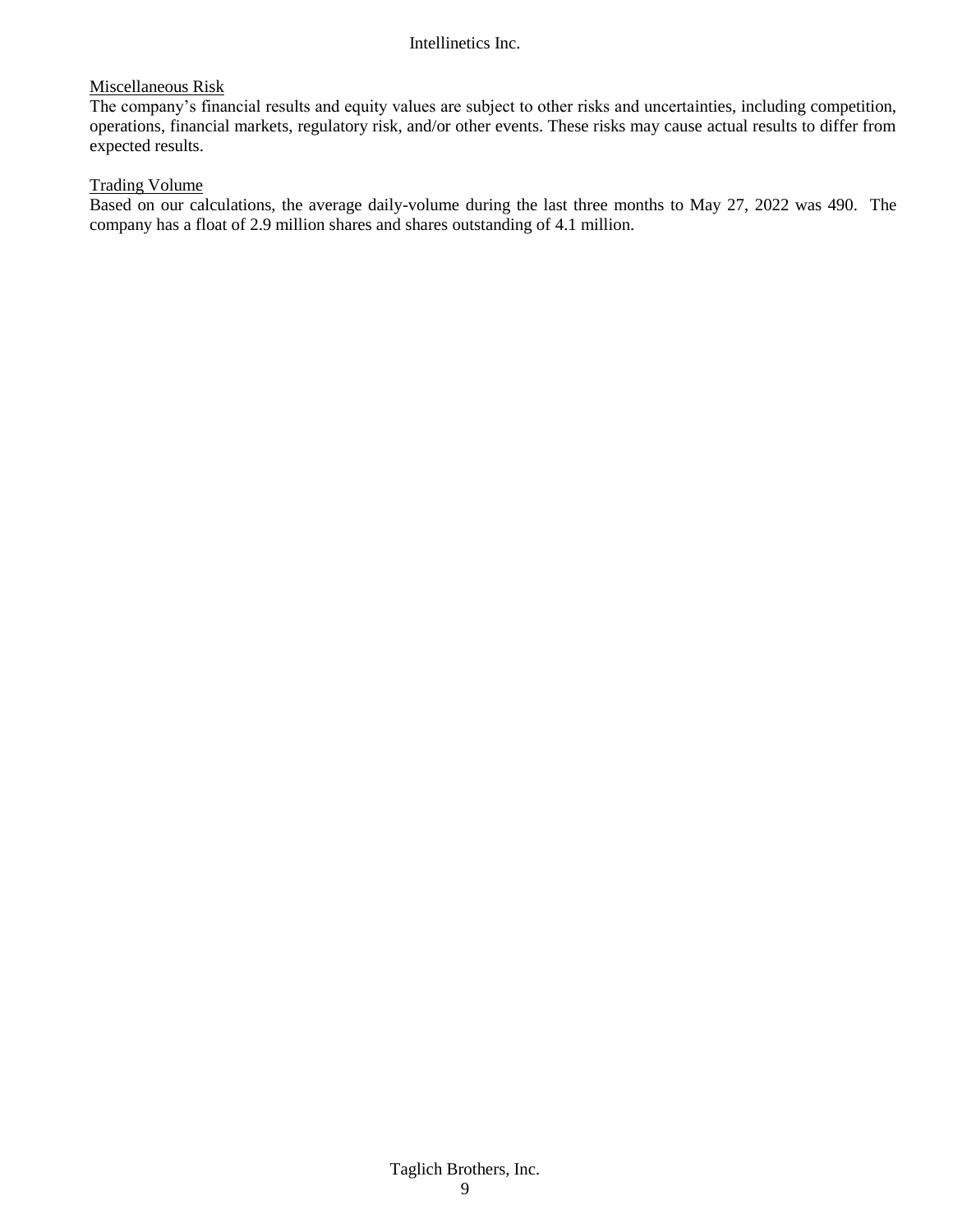#### Intellinetics Inc. Consolidated Balance Sheets FY2019A – FY2023E (in thousands)

|                                                                                 | FY19A            | FY20A        | FY21A          |              | 1Q22A     | FY22E                   | FY23E        |
|---------------------------------------------------------------------------------|------------------|--------------|----------------|--------------|-----------|-------------------------|--------------|
| <b>ASSETS</b>                                                                   |                  |              |                |              |           |                         |              |
| Current assets:                                                                 |                  |              |                |              |           |                         |              |
| Cash                                                                            | \$<br>404        | \$<br>1,908  | \$<br>1,753    | $\mathbb{S}$ | 2,173     | \$<br>3,050             | \$<br>2,075  |
| Accounts receivable, net                                                        | 330              | 792          | 1,176          |              | 898       | 1,288                   | 1,513        |
| Accounts receivable, unbilled                                                   | 23               | 524          | 445            |              | 474       | 474                     | 474          |
| Parts and supplies, net                                                         | 4                | 80           | 77             |              | 66        | 90                      | 90           |
| Prepaid expense and other current assets - includes contracts                   | 111              | 162          | 234            |              | 298       | 750                     | 755          |
| <b>Total current assets</b>                                                     | 872              | 3,466        | 3,684          |              | 3,909     | 5,652                   | 4,907        |
| Property and equipment, net                                                     | $\tau$           | 699          | 1,092          |              | 1,088     | 2,000                   | 2,100        |
| Right of use asset                                                              | 97               | 2,641        | 3,842          |              | 3,687     | 4,840                   | 5,975        |
| Intangible assets, net                                                          |                  | 1,185        | 968            |              | 914       | 3,215                   | 3,000        |
| Goodwill                                                                        |                  | 2,323        | 2,323          |              | 2,323     | 4,323                   | 4,323        |
| Other assets                                                                    | 10               | 31           | 53             |              | 79        | 79                      | 79           |
|                                                                                 |                  |              |                |              |           |                         |              |
| <b>Total assets</b>                                                             | 987<br>\$        | 10,345<br>\$ | \$<br>11,962   | \$           | 12,000    | \$<br>20,109            | 20,384       |
| <b>LIABILITIES AND STOCKHOLDERS' EQUITY</b>                                     |                  |              |                |              |           |                         |              |
| Current liabilities:                                                            |                  |              |                |              |           |                         |              |
| Accounts payable                                                                | 161              | 142          | 182            |              | 330       | 125                     | 125          |
| Accrued compensation                                                            | 70               | 272          | 344            |              | 287       | 550                     | 550          |
| Accrued expenses, other                                                         | 140              | 132          | 162            |              | 155       | 300                     | 315          |
| Lease liability                                                                 | 47               | 519          | 616            |              | 635       | 635                     | 635          |
| Deferred revenues                                                               | 754              | 996          | 1,195          |              | 1,136     | 1,300                   | 1,800        |
| Deferred compensation                                                           | 117              | 101          | 101            |              | 81        | 81                      | 81           |
| Earnout liabilities                                                             |                  | 878          | 959            |              | 995       | 626                     |              |
| Accrued interest payable                                                        | 1,212            | 6            |                |              |           |                         |              |
| Notes payable                                                                   | 3,340            | 581          | $\overline{a}$ |              | 1,807     | 1,707                   |              |
| Notes payable - related party                                                   | 1,467            |              |                |              |           |                         |              |
| <b>Total current liabilities</b>                                                | 7,310            | 3,625        | 3,557          |              | 5,427     | 5,324                   | 3,506        |
| Notes payable                                                                   |                  | 1,802        | 1,755          |              |           |                         |              |
| Subordinated 12% Debt                                                           |                  |              |                |              |           | 2,965                   | 2,672        |
| Lease liability                                                                 | 53               | 2,197        | 3,317          |              | 3,151     | 3,317                   | 4,317        |
| Other                                                                           |                  |              |                |              |           |                         |              |
| Earnout liabilities                                                             |                  | 1,566        | 672            |              | 700       |                         |              |
| Stockholders' equity:<br>Common stock, \$0.001 par value; authorized 50,000,000 |                  |              |                |              |           |                         |              |
| shares;                                                                         | $\boldsymbol{0}$ | 3            | 3              |              | 3         | $\overline{\mathbf{4}}$ | 4            |
| Additional paid-in capital                                                      | 14,419           | 24,147       | 24,297         |              | 24,378    | 30,313                  | 30,588       |
| Retained earnings (accumulated deficit)                                         | (20,796)         | (22,996)     | (21, 638)      |              | (21, 658) | (21, 813)               | (20,703)     |
| Total stockholders' equity                                                      | (6,376)          | 1,155        | 2,662          |              | 2,722     | 8,504                   | 9,889        |
| Total liabilities and stockholders' equity                                      | 987<br>\$        | \$<br>10,345 | \$<br>11,962   | \$           | 12,000    | \$<br>20,109            | \$<br>20,384 |
| <b>SHARES OUT</b>                                                               | 370              | 2,811        | 2,823          |              | 2,831     | 4,080                   | 4,115        |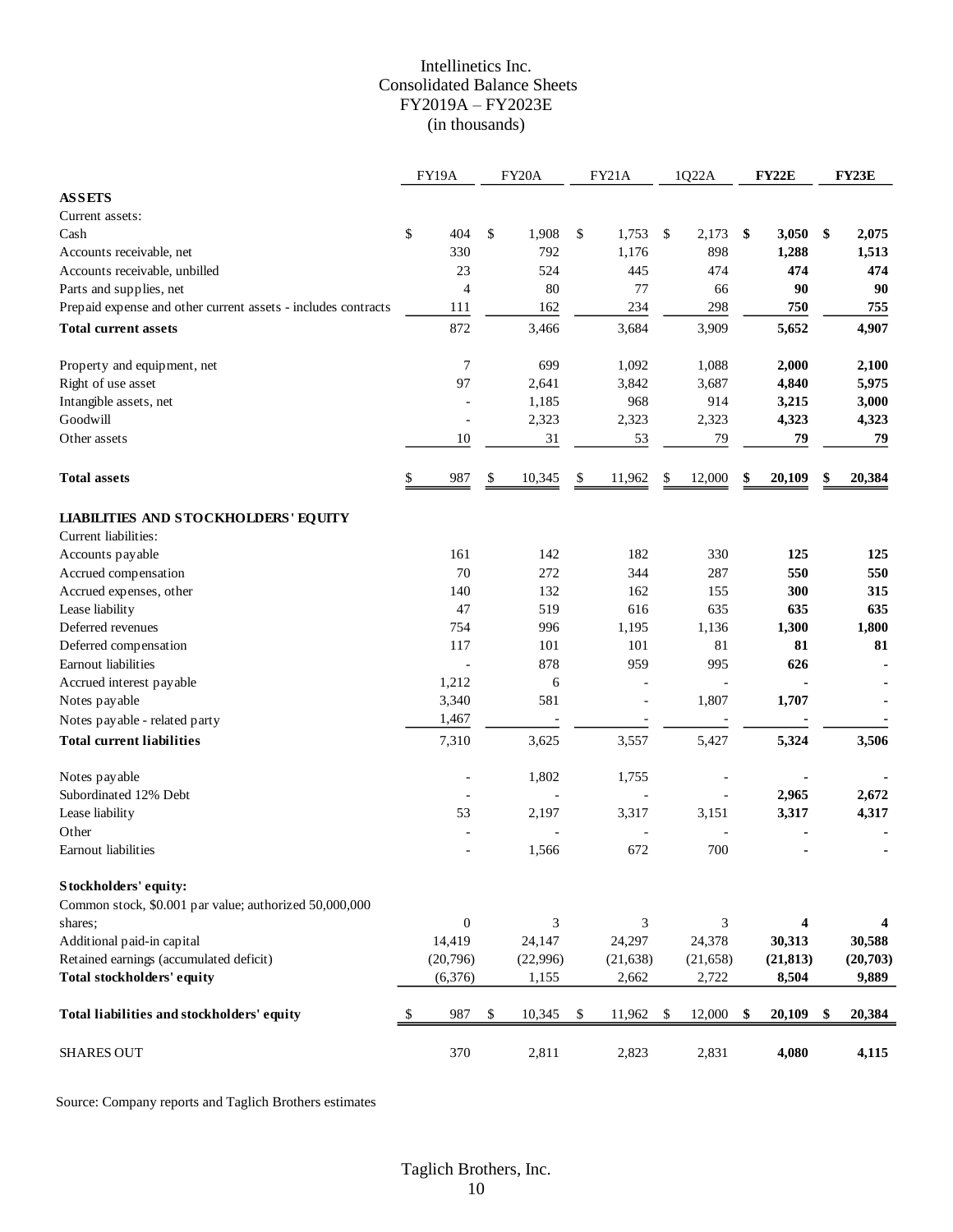#### Intellinetics Inc. Annual Income Statement FY2019A – FY2023E (in thousands)

|                                                                           |    | <b>FY19 A</b> | <b>FY20 A</b> | <b>FY21 A</b> | FY22 E       | <b>FY23 E</b> |
|---------------------------------------------------------------------------|----|---------------|---------------|---------------|--------------|---------------|
| Sale of software                                                          | \$ | 189           | \$<br>195     | \$<br>78      | \$<br>94     | \$<br>40      |
| Software-as-a-service (SaaS)                                              |    | 860           | 1,055         | 1,442         | 2,936        | 3,820         |
| Software maintenance services                                             |    | 1,011         | 1,257         | 1,350         | 2,292        | 2,570         |
| Professional services                                                     |    | 450           | 5,008         | 7,469         | 6,813        | 7,995         |
| Storage and retrieval services                                            |    |               | 739           | 1,121         | 1,108        | 1,140         |
| <b>Total Revenues</b>                                                     | \$ | 2,536         | \$<br>8,253   | \$<br>11,460  | \$<br>13,244 | \$<br>15,565  |
|                                                                           |    |               |               |               |              |               |
| Cost of Revenues per segement                                             |    |               |               |               |              |               |
| Sale of software                                                          |    | 9             | 57            | 15            | 41           | 20            |
| Software-as-a-service (SAAS)                                              |    | 255           | 273           | 333           | 651          | 845           |
| Software maintenance services                                             |    | 87            | 159           | 82            | 153          | 120           |
| Professional services                                                     |    | 192           | 2,553         | 3,682         | 3,663        | 4,100         |
| Storage and retreval services                                             |    |               | 220           | 406           | 343          | 360           |
| <b>Total Cost of sales</b>                                                |    | 568           | 3,262         | 4,517         | 4,852        | 5,445         |
|                                                                           |    |               |               |               |              |               |
| <b>Gross Profit</b>                                                       |    | 1,968         | 4,991         | 6,943         | 8,392        | 10,120        |
|                                                                           |    |               |               |               |              |               |
| <b>Operating Expenses:</b>                                                |    |               |               |               |              |               |
| General and administrative                                                |    | 2,131         | 3,499         | 4,044         | 4,889        | 5,825         |
| Change in fair value of earnout liabilities                               |    |               | 1,555         | 141           | 64           |               |
| Transactions costs                                                        |    |               | 636           |               | 650          |               |
| Sales and marketing                                                       |    | 982           | 1,041         | 1,378         | 1,662        | 1,965         |
| Depreciation                                                              |    | 8             | 297           | 414           | 574          | 610           |
|                                                                           |    |               |               |               |              |               |
| <b>Total Operating Expenses</b>                                           |    | 3,121         | 7,029         | 5,978         | 7,839        | 8,400         |
| <b>Operating Income (loss)</b>                                            |    | (1, 153)      | (2,038)       | 965           | 552          | 1,720         |
| Other income (expense)                                                    |    |               |               |               |              |               |
| Gain on extingusihment of debt                                            |    |               | 287           | 845           |              |               |
| Interest income (expense)                                                 |    | (981)         | (638)         | (452)         | (728)        | (610)         |
| Total Other Income (expense)                                              |    | (981)         | (350)         | 393           | (728)        | (610)         |
|                                                                           |    |               |               |               |              |               |
| Pre-Tax Income (loss)                                                     |    | (2, 133)      | (2,388)       | 1,358         | (175)        | 1,110         |
| Income Tax Expense (Benefit)                                              |    |               | (188)         |               |              |               |
| Net income (loss)                                                         |    | (2,133)       | (2,200)       | 1,358         | (175)        | 1,110         |
| Earning (loss) per share                                                  | S  | (5.76)        | \$<br>(0.91)  | \$<br>0.44    | \$<br>(0.04) | \$<br>0.25    |
|                                                                           |    |               |               |               |              |               |
| Avg Shares Outstanding                                                    |    | 370           | 2,407         | 3,105         | 3,916        | 4,383         |
| Adjusted EBITDA                                                           | \$ | $(707)$ \$    | 803           | \$<br>1,670   | \$<br>2,071  | \$<br>2,630   |
| Margin Analysis                                                           |    |               |               |               |              |               |
| Gross margin - Sale of software                                           |    | 95.4%         | 70.9%         | 81.1%         | 56.4%        | 50.0%         |
| Gross margin - SAAS                                                       |    | 70.3%         | 74.1%         | 76.9%         | 77.8%        | 77.9%         |
| Gross margin - Maintenance services                                       |    | 91.4%         | 87.3%         | 94.0%         | 93.3%        | 95.3%         |
| Gross margin - Professional services                                      |    | 57.3%         | 49.0%         | 50.7%         | 46.2%        | 48.7%         |
| Storage and retrieval services                                            |    | NMF           | 70.2%         | 63.8%         | 69.1%        | 68.4%         |
| Total gross margin                                                        |    | 77.6%         | 60.5%         | 60.6%         | 63.4%        | 65.0%         |
| General and administrative                                                |    | 84.0%         | 42.4%         | 35.3%         | 36.9%        | 37.4%         |
| Sales and marketing                                                       |    | 38.7%         | 12.6%         | 12.0%         | 12.6%        | 12.6%         |
| Depreciation                                                              |    | 0.3%          | 3.6%          | 3.6%          | 4.3%         | 3.9%          |
| Operating margin                                                          |    | $(45.5\%)$    | (24.7%)       | 8.4%          | $4.2\%$      | 11.1%         |
| Pre-tax margin                                                            |    | $(84.1\%)$    | $(28.9\%)$    | 11.8%         | $(1.3\%)$    | $7.1\%$       |
| Tax rate                                                                  |    | 0.0%          | 0.0%          | 0.0%          | $0.0\%$      | $0.0\%$       |
|                                                                           |    |               |               |               |              |               |
| YEAR / YEAR GROWTH<br><b>Total Revenues</b>                               |    | 6.5%          | 225.5%        | 38.9%         | 15.6%        | 17.5%         |
| and estimated $(\& 0.17)$ charge related to acquisition transaction costs |    |               |               |               |              |               |

Our 2022 forecast includes and estimated (\$0.17) charge related to acquisition transaction costs 2021 includes \$0.27 per share gain on extinguishment of debt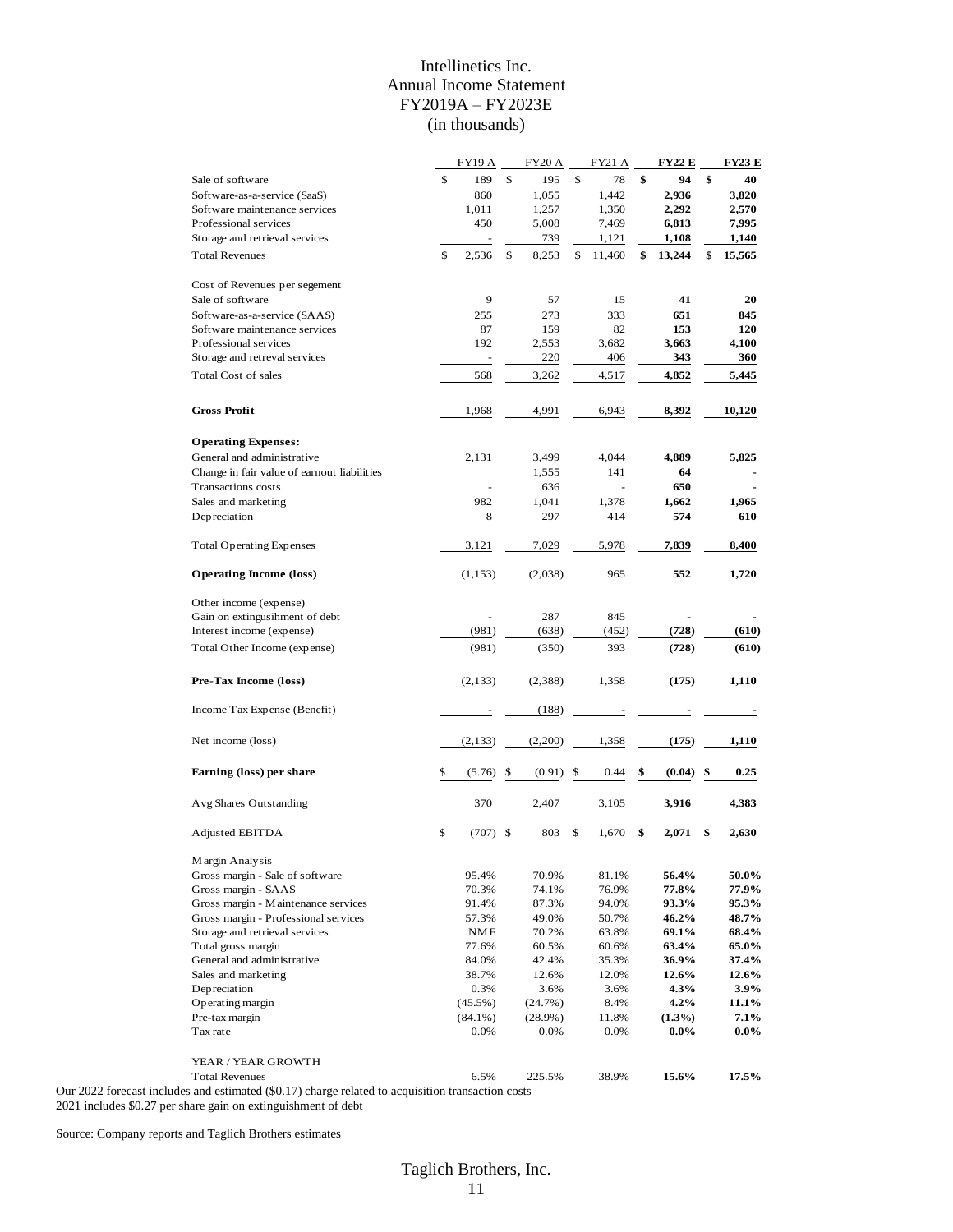#### Intellinetics Inc. Income Statement Model Quarters 2021A – 2023E (in thousands)

|                                                                                               |              | Q1 21 A        | Q2 21 A     |                   | Q3 21 A                  |              | Q4 21 A        | <b>FY21 A</b>          |              | Q1 22 A   |     | O <sub>2</sub> 2 <sub>2</sub> E |              | O3 22 E |              | Q4 22 E | <b>FY22 E</b>      | O1 23 E     |             | O <sub>2</sub> 23 E |              | O3 23 E | Q4 23 E               |      | <b>FY23 E</b> |
|-----------------------------------------------------------------------------------------------|--------------|----------------|-------------|-------------------|--------------------------|--------------|----------------|------------------------|--------------|-----------|-----|---------------------------------|--------------|---------|--------------|---------|--------------------|-------------|-------------|---------------------|--------------|---------|-----------------------|------|---------------|
| Sale of software                                                                              | $\mathbf{s}$ | 10             | -S          | $\mathbf{s}$<br>6 | 59                       | $\mathbb{S}$ | $\overline{4}$ | $\mathbf{s}$<br>78     | $\mathbb{S}$ | 64        | -S  | 10                              | $\mathbf{s}$ | 10      | $\mathbb{S}$ | 10      | \$<br>94           | s           | 10          | \$<br>10            | \$           | 10      | $\mathbf{s}$<br>10    | \$   | 40            |
| Software-as-a-service (SaaS)                                                                  |              | 324            |             | 376               | 352                      |              | 390            | 1,442                  |              | 431       |     | 810                             |              | 845     |              | 850     | 2,936              | 915         |             | 945                 |              | 975     | 985                   |      | 3,820         |
| Software maintenance services                                                                 |              | 340            |             | 335               | 337                      |              | 338            | 1,350                  |              | 337       |     | 650                             |              | 650     |              | 655     | 2,292              | 650         |             | 645                 |              | 640     | 635                   |      | 2,570         |
| Professional services                                                                         |              | 1,652          | 1,898       |                   | 2,165                    |              | 1,753          | 7,469                  |              | 1,588     |     | 1,600                           |              | 1,825   |              | 1,800   | 6,813              | 1,825       |             | 2,025               |              | 2,170   | 1,975                 |      | 7,995         |
| Storage and retrieval services                                                                |              | 309            |             | 295               | 259                      |              | 258            | 1,121                  |              | 283       |     | 275                             |              | 275     |              | 275     | 1,108              | 285         |             | 285                 |              | 285     | 285                   |      | 1,140         |
| <b>Total Revenues</b>                                                                         | \$           | 2,635          | -S<br>2,910 | -S                | 3,171                    | $\mathbb{S}$ | 2,744          | $\mathbb{S}$<br>11,460 | $\mathbb{S}$ | 2,704     | -S  | 3,345                           | $\mathbf{s}$ | 3,605   | -\$          | 3,590   | \$<br>13,244       | 3,685<br>-S |             | 3,910<br>-S         | \$           | 4,080   | $\mathbf{s}$<br>3,890 | \$   | 15,565        |
|                                                                                               |              |                |             |                   |                          |              |                |                        |              |           |     |                                 |              |         |              |         |                    |             |             |                     |              |         |                       |      |               |
| Cost of Revenues per segement                                                                 |              |                |             |                   | $\overline{4}$           |              |                |                        |              |           |     |                                 |              |         |              |         |                    |             |             |                     |              |         |                       |      |               |
| Sale of software                                                                              |              | $\overline{4}$ |             | $\overline{2}$    |                          |              | 5              | 15                     |              | 26        |     | 5                               |              | 5       |              | 5       | 41                 |             | 5           | 5                   |              | 5       | 5                     |      | 20            |
| Software-as-a-service (SAAS)                                                                  |              | 76             |             | 92                | 74                       |              | 91             | 333                    |              | 91        |     | 180                             |              | 185     |              | 195     | 651                | 200         |             | 210                 |              | 215     | 220                   |      | 845           |
| Software maintenance services                                                                 |              | 24             |             | 22                | 18                       |              | 17             | 82                     |              | 18        |     | 45                              |              | 45      |              | 45      | 153                |             | 30          | 30                  |              | 30      | 30                    |      | 120           |
| Professional services                                                                         |              | 834            | 861         |                   | 1,042                    |              | 944            | 3,682                  |              | 848       |     | 860                             |              | 980     |              | 975     | 3,663              | 980         |             | 1,025               |              | 1,100   | 995                   |      | 4,100         |
| Storage and retreval services                                                                 |              | 91             | 118         |                   | 118                      |              | 79             | 406                    |              | 88        |     | 85                              |              | 85      |              | 85      | 343                |             | 90          | 90                  |              | 90      | 90                    |      | 360           |
| Total Cost of sales                                                                           |              | 1,030          | 1,096       |                   | 1,256                    |              | 1,136          | 4,517                  |              | 1,072     |     | 1,175                           |              | 1,300   |              | 1,305   | 4,852              | 1,305       |             | 1,360               |              | 1,440   | 1,340                 |      | 5,445         |
| <b>Gross Profit</b>                                                                           |              | 1,605          | 1,814       |                   | 1,916                    |              | 1,608          | 6,943                  |              | 1,632     |     | 2,170                           |              | 2,305   |              | 2,285   | 8,392              | 2,380       |             | 2,550               |              | 2,640   | 2,550                 |      | 10,120        |
| <b>Operating Expenses:</b>                                                                    |              |                |             |                   |                          |              |                |                        |              |           |     |                                 |              |         |              |         |                    |             |             |                     |              |         |                       |      |               |
| General and administrative                                                                    |              | 1,039          | 1,058       |                   | 1,028                    |              | 919            | 4,044                  |              | 939       |     | 1,250                           |              | 1,325   |              | 1,375   | 4,889              | 1,400       |             | 1,425               |              | 1,475   | 1,525                 |      | 5,825         |
| Change in fair value of earnout liabilities                                                   |              | 70             |             | $7\overline{ }$   | $\overline{\phantom{a}}$ |              | 64             | 141                    |              | 64        |     |                                 |              |         |              |         | 64                 |             |             |                     |              |         | ٠                     |      |               |
|                                                                                               |              |                |             |                   |                          |              |                |                        |              |           |     |                                 |              |         |              |         |                    |             |             |                     |              |         |                       |      |               |
| <b>Transactions</b> costs                                                                     |              | 290            |             | 342               | 372                      |              | 374            | 1,378                  |              | 70<br>352 |     | 580<br>425                      |              | 435     |              | 450     | 650<br>1,662       | 465         |             | 475                 |              | 500     | 525                   |      | 1,965         |
| Sales and marketing                                                                           |              |                |             |                   |                          |              |                |                        |              |           |     |                                 |              |         |              |         |                    |             |             |                     |              |         |                       |      |               |
| Depreciation                                                                                  |              | 95             | 101         |                   | 106                      |              | 112            | 414                    |              | 114       |     | 120                             |              | 175     |              | 165     | 574                | 160         |             | 155                 |              | 150     | 145                   |      | 610           |
| <b>Total Operating Expenses</b>                                                               |              | 1,494          | 1,508       |                   | 1,506                    |              | 1,469          | 5,978                  |              | 1,539     |     | 2,375                           |              | 1,935   |              | 1,990   | 7,839              | 2,025       |             | 2,055               |              | 2,125   | 2,195                 |      | 8,400         |
| <b>Operating Income (loss)</b>                                                                |              | 111            |             | 306               | 409                      |              | 139            | 965                    |              | 92        |     | (205)                           |              | 370     |              | 295     | 552                | 355         |             | 495                 |              | 515     | 355                   |      | 1,720         |
| Other income (expense)                                                                        |              |                |             |                   |                          |              |                |                        |              |           |     |                                 |              |         |              |         |                    |             |             |                     |              |         |                       |      |               |
| Gain on extingusihment of debt                                                                |              | 845            |             |                   |                          |              |                | 845                    |              |           |     |                                 |              |         |              |         |                    |             |             |                     |              |         |                       |      |               |
| Interest income (expense)                                                                     |              | (113)          | (113)       |                   | (113)                    |              | (113)          | (452)                  |              | (113)     |     | (205)                           |              | (205)   |              | (205)   | (728)              | (205)       |             | (205)               |              | (100)   | (100)                 |      | (610)         |
| Total Other Income (expense)                                                                  |              | 732            | (113)       |                   | (113)                    |              | (113)          | 393                    |              | (113)     |     | (205)                           |              | (205)   |              | (205)   | (728)              | (205)       |             | (205)               |              | (100)   | (100)                 |      | (610)         |
| Pre-Tax Income (loss)                                                                         |              | 843            |             | 192               | 296                      |              | 26             | 1,358                  |              | (20)      |     | (410)                           |              | 165     |              | 90      | (175)              | 150         |             | 290                 |              | 415     | 255                   |      | 1,110         |
|                                                                                               |              |                |             |                   |                          |              |                |                        |              |           |     |                                 |              |         |              |         |                    |             |             |                     |              |         |                       |      |               |
| Income Tax Expense (Benefit)                                                                  |              |                |             |                   |                          |              |                |                        |              |           |     |                                 |              |         |              |         |                    |             |             |                     |              |         |                       |      |               |
| Net income (loss)                                                                             |              | 843            |             | 192               | 296                      |              | 26             | 1,358                  |              | (20)      |     | (410)                           |              | 165     |              | 90      | (175)              |             | 150         | 290                 |              | 415     | 255                   |      | 1,110         |
| Earning (loss) per share                                                                      |              | 0.27           | 0.06        |                   | 0.10                     |              | 0.01           | 0.44                   |              | (0.01)    |     | (0.10)                          |              | 0.04    |              | 0.02    | (0.04)             | 0.03        |             | 0.07                |              | 0.09    | 0.06                  |      | 0.25          |
| Avg Shares Outstanding                                                                        |              | 3,107          | 3,104       |                   | 3,104                    |              | 3,104          | 3,105                  |              | 2,831     |     | 4,100                           |              | 4,365   |              | 4,370   | 3,916              | 4,375       |             | 4,380               |              | 4,385   | 4,390                 |      | 4,383         |
| <b>Adjusted EBITDA</b>                                                                        | -S           | 356 \$         |             | 438<br>- \$       | 538                      | - \$         | 338            | $1,670$ \$<br>-8       |              | 421       | - 8 | 545                             | - 8          | 595 \$  |              | 510     | - \$<br>$2,071$ \$ |             | 590<br>- \$ | 725                 | $\mathbf{s}$ | 740     | 575<br>- \$           | - \$ | 2,630         |
| Margin Analysis                                                                               |              |                |             |                   |                          |              |                |                        |              |           |     |                                 |              |         |              |         |                    |             |             |                     |              |         |                       |      |               |
| Gross margin - Sale of software                                                               |              | 55.8%          | 62.1%       |                   | 93.7%                    |              | (6.7%)         | 81.1%                  |              | 59.4%     |     | 50.0%                           |              | 50.0%   |              | 50.0%   | 56.4%              | 50.0%       |             | 50.0%               |              | 50.0%   | 50.0%                 |      | 50.0%         |
| Gross margin - SAAS                                                                           |              | 76.4%          | 75.6%       |                   | 79.1%                    |              | 76.6%          | 76.9%                  |              | 78.8%     |     | 77.8%                           |              | 78.1%   |              | 77.1%   | 77.8%              | 78.1%       |             | 77.8%               |              | 77.9%   | 77.7%                 |      | 77.9%         |
| Gross margin - Maintenance services                                                           |              | 92.8%          | 93.4%       |                   | 94.6%                    |              | 95.1%          | 94.0%                  |              | 94.6%     |     | 93.1%                           |              | 93.1%   |              | 93.1%   | 93.3%              | 95.4%       |             | 95.3%               |              | 95.3%   | 95.3%                 |      | 95.3%         |
| Gross margin - Professional services                                                          |              | 49.5%          | 54.6%       |                   | 51.9%                    |              | 46.2%          | 50.7%                  |              | 46.6%     |     | 46.3%                           |              | 46.3%   |              | 45.8%   | 46.2%              | 46.3%       |             | 49.4%               |              | 49.3%   | 49.6%                 |      | 48.7%         |
| Storage and retrieval services                                                                |              | 70.5%          | 60.0%       |                   | 54.4%                    |              | 69.5%          | 63.8%                  |              | 69.0%     |     | 69.1%                           |              | 69.1%   |              | 69.1%   | 69.1%              | 68.4%       |             | 68.4%               |              | 68.4%   | 68.4%                 |      | 68.4%         |
| Total gross margin                                                                            |              | 60.9%          | 62.3%       |                   | 60.4%                    |              | 58.6%          | 60.6%                  |              | 60.4%     |     | 64.9%                           |              | 63.9%   |              | 63.6%   | 63.4%              | 64.6%       |             | 65.2%               |              | 64.7%   | 65.6%                 |      | 65.0%         |
| General and administrative                                                                    |              | 39.4%          | 36.4%       |                   | 32.4%                    |              | 33.5%          | 35.3%                  |              | 34.7%     |     | 37.4%                           |              | 36.8%   |              | 38.3%   | 36.9%              | 38.0%       |             | 36.4%               |              | 36.1%   | 39.2%                 |      | 37.4%         |
| Sales and marketing                                                                           |              | 11.0%          | 11.7%       |                   | 11.7%                    |              | 13.6%          | 12.0%                  |              | 13.0%     |     | 12.7%                           |              | 12.1%   |              | 12.5%   | 12.6%              | 12.6%       |             | 12.1%               |              | 12.3%   | 13.5%                 |      | 12.6%         |
| Depreciation                                                                                  |              | 3.6%           | 3.5%        |                   | 3.3%                     |              | 4.1%           | 3.6%                   |              | 4.2%      |     | 3.6%                            |              | 4.9%    |              | 4.6%    | 4.3%               | 4.3%        |             | 4.0%                |              | 3.7%    | 3.7%                  |      | 3.9%          |
| Operating margin                                                                              |              | 4.2%           | 10.5%       |                   | 12.9%                    |              | 5.1%           | 8.4%                   |              | 3.4%      |     | $(6.1\%)$                       |              | 10.3%   |              | 8.2%    | 4.2%               | 9.6%        |             | 12.7%               |              | 12.6%   | 9.1%                  |      | 11.1%         |
| Pre-tax margin                                                                                |              | 32.0%          | 6.6%        |                   | 9.3%                     |              | 1.0%           | 11.8%                  |              | (0.7%)    |     | (12.3%)                         |              | 4.6%    |              | 2.5%    | (1.3%)             | 4.1%        |             | 7.4%                |              | 10.2%   | 6.6%                  |      | 7.1%          |
| Tax rate                                                                                      |              | 0.0%           | 0.0%        |                   | 0.0%                     |              | 0.0%           | 0.0%                   |              | 0.0%      |     | 0.0%                            |              | 0.0%    |              | 0.0%    | $0.0\%$            | 0.0%        |             | 0.0%                |              | 0.0%    | 0.0%                  |      | $0.0\%$       |
| YEAR / YEAR GROWTH                                                                            |              |                |             |                   |                          |              |                |                        |              |           |     |                                 |              |         |              |         |                    |             |             |                     |              |         |                       |      |               |
| <b>Total Revenues</b>                                                                         |              | 117.1%         | 58.5%       |                   | 26.3%                    |              | 1.9%           | 38.9%                  |              | 2.6%      |     | 15.0%                           |              | 13.7%   |              | 30.8%   | 15.6%              | 36.3%       |             | 16.9%               |              | 13.2%   | 8.4%                  |      | 17.5%         |
| 2Q22 forecast includes and estimated (\$0.17) charge related to acquisition transaction costs |              |                |             |                   |                          |              |                |                        |              |           |     |                                 |              |         |              |         |                    |             |             |                     |              |         |                       |      |               |

1Q21, includes \$0.27 per share gain on extinguishment of debt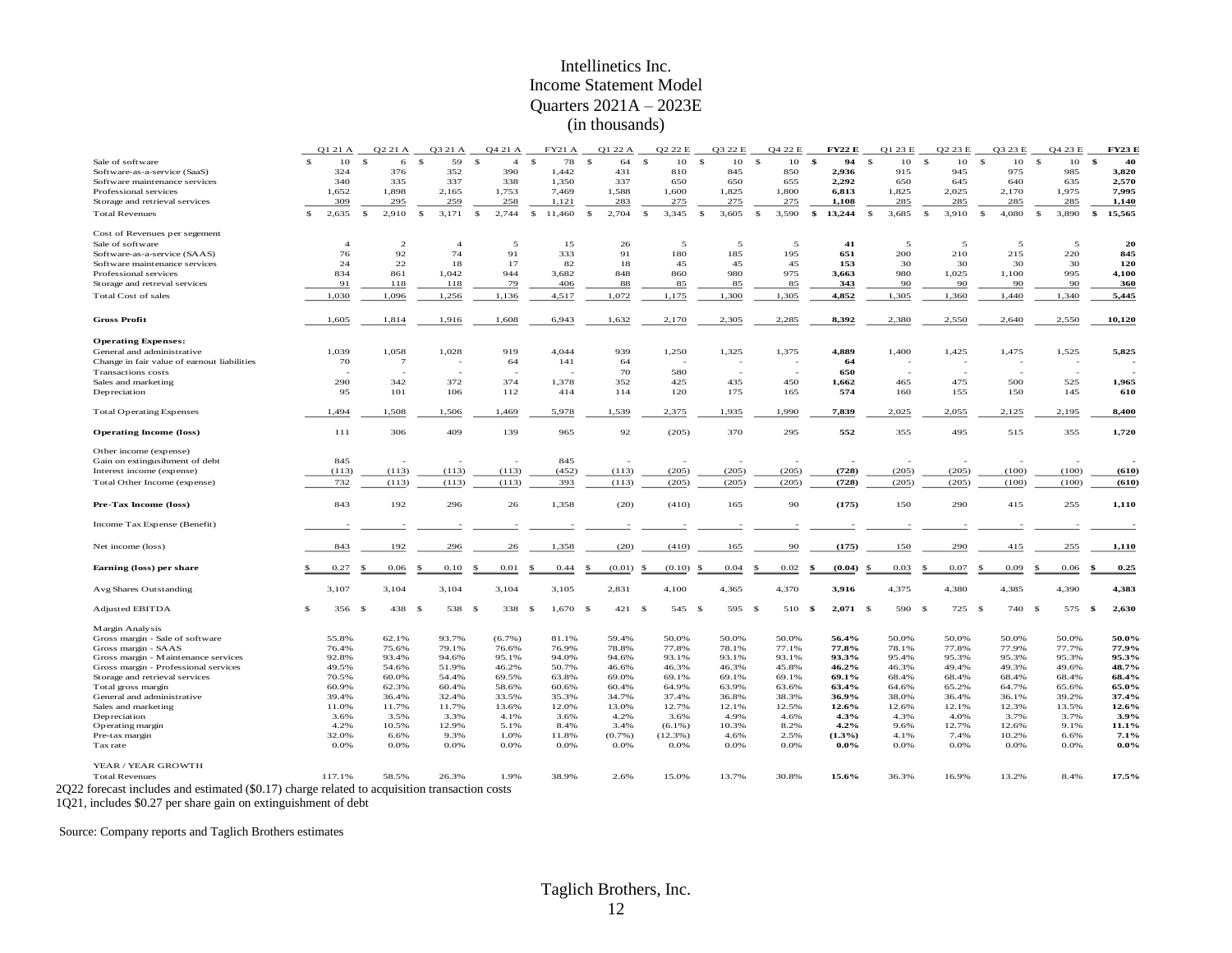#### Intellinetics Inc. Cash Flow Statement FY2019A – FY2023E (in thousands)

|                                                               | <b>FY2019A</b> | <b>FY2020A</b> | FY2021A                  |    | 1021A                    | <b>FY2022E</b> | <b>FY2023E</b> |
|---------------------------------------------------------------|----------------|----------------|--------------------------|----|--------------------------|----------------|----------------|
| Cash Flows from Operating Activities                          |                |                |                          |    |                          |                |                |
| Net Income (loss)                                             | \$<br>(2,133)  | \$<br>(2,200)  | \$<br>1,358              | \$ | (20)                     | \$<br>(175)    | \$<br>1,110    |
| Depreciation and amortization                                 | 8              | 297            | 414                      |    | 114                      | 574            | 610            |
| Bad debt expense                                              | 28             | 55             | (11)                     |    | (2)                      | (2)            |                |
| Loss on disposal of fixed assets - parts and supplies reserve |                | 15             | 9                        |    | $\overline{\phantom{a}}$ |                |                |
| Amortization of deferred and original issue financing costs   | 184            | 117            | 104                      |    | 26                       | 100            |                |
| Amortization of beneficial conversion option                  | 71             | 12             | $\overline{\phantom{a}}$ |    | $\overline{\phantom{a}}$ |                |                |
| Amortization of debt discount                                 |                | 89             | 107                      |    | 27                       | 110            |                |
| Amorization of orignial issue discount on notes               | 12             | 18             |                          |    |                          |                |                |
| Amortization of right of use asset                            | 41             | 405            | 636                      |    | 155                      | 620            |                |
| Stock issued for services                                     | 88             | 58             | 58                       |    | 58                       | 200            | 125            |
| Stock options compensation                                    | 200            | 59             | 92                       |    | 23                       | 75             | 150            |
| Note conversion expense                                       | ä,             | 141            |                          |    |                          |                |                |
| Warrant issue expense                                         |                | 237            |                          |    |                          |                |                |
| Change in fair value of earnout liabilities                   |                | 1,555          | 141                      |    | 64                       | 64             |                |
| Interest on converted debt                                    |                | 176            |                          |    |                          |                |                |
| Gain on retirement of debt                                    |                | (287)          | (845)                    |    |                          |                |                |
| Cash earnings (burn)                                          | (1,502)        | 746            | 2,062                    |    | 444                      | 1,566          | 1,995          |
| Changes In:                                                   |                |                |                          |    |                          |                |                |
| Accounts receivable                                           | (222)          | 605            | (372)                    |    | 280                      | (112)          | (226)          |
| Accounts receivable, unbilled                                 | 42             | (224)          | 79                       |    | (29)                     | (29)           |                |
| Parts and supplies, net                                       | $\overline{c}$ | 1              | (6)                      |    | 11                       | (13)           |                |
| Prepaid expenses and other current assets                     | (19)           | 7              | (94)                     |    | (90)                     | (516)          | (5)            |
| Right of use asset                                            | (139)          | (63)           |                          |    | ÷,                       | (200)          | (200)          |
| Accounts payable and accrued expenses                         | 63             | (646)          | 142                      |    | 86                       | 288            | 15             |
| Accrued interest, current and long-term                       | 710            | 6              | $\boldsymbol{0}$         |    |                          |                |                |
| Lease liabililities, current and long term                    | 101            | (333)          | (619)                    |    | (146)                    | 19             |                |
| Deferred compensation                                         | (48)           | (16)           |                          |    | (20)                     | (20)           |                |
| Deferred revenues                                             | 30             | 43             | 199                      |    | (59)                     | 105            | 500            |
| (Increase)/decrease in Working Capital                        | 520            | (620)          | (672)                    |    | 33                       | (477)          | 84             |
| Net cash provided (used in) Operations                        | (982)          | 125            | 1,390                    |    | 476                      | 1,089          | 2,079          |
| Cash Flows from Investing Activities                          |                |                |                          |    |                          |                |                |
| Purchase of property and equipment                            | (5)            | (77)           | (590)                    |    | (56)                     | (300)          | (200)          |
| Cash paid to acquire business, net of cash acquired           |                | (4,019)        |                          |    |                          | (6,500)        |                |
|                                                               |                |                |                          |    |                          |                |                |
| Cash flow provided (used in) Investing Activities             | (5)            | (4,096)        | (590)                    |    | (56)                     | (6,800)        | (200)          |
| Cash Flows from Financing Activities                          |                |                |                          |    |                          |                |                |
| Proceeds from issuance of common stock                        |                | 3,168          |                          |    |                          | 5,741          |                |
| Offering costs paid on issuance of common stock and debt      |                | (308)          |                          |    |                          | (696)          |                |
| Payment of earnout liabilities                                |                |                | (955)                    |    |                          | (1,000)        | (855)          |
| Payment of deferred financing costs                           |                | (176)          |                          |    |                          |                |                |
| Issuance of subordinated notes                                |                |                |                          |    |                          | 2,965          |                |
| Proceeds (repayment) from notes payable, net                  |                | 2,839          |                          |    |                          |                | (2,000)        |
| Proceeds (repayment) from notes payable - related party, net  | 303            | (48)           |                          |    |                          |                |                |
| Net cash provided (used) by Financing                         | 303            | 5,475          | (955)                    |    | $\overline{\phantom{a}}$ | 7,009          | (2, 855)       |
| Net change in Cash                                            | (684)          | 1,504          | (155)                    |    | 420                      | 1,298          | (976)          |
| Cash Beginning of Period                                      | 1,089          | 404            | 1,908                    |    | 1,753                    | 1,753          | 3,050          |
|                                                               |                |                |                          |    |                          |                |                |
| Cash End of Period                                            | <u>404</u>     | 1,908          | <u>1,753</u>             | S, | 2,173                    | 3,050          | 2,075          |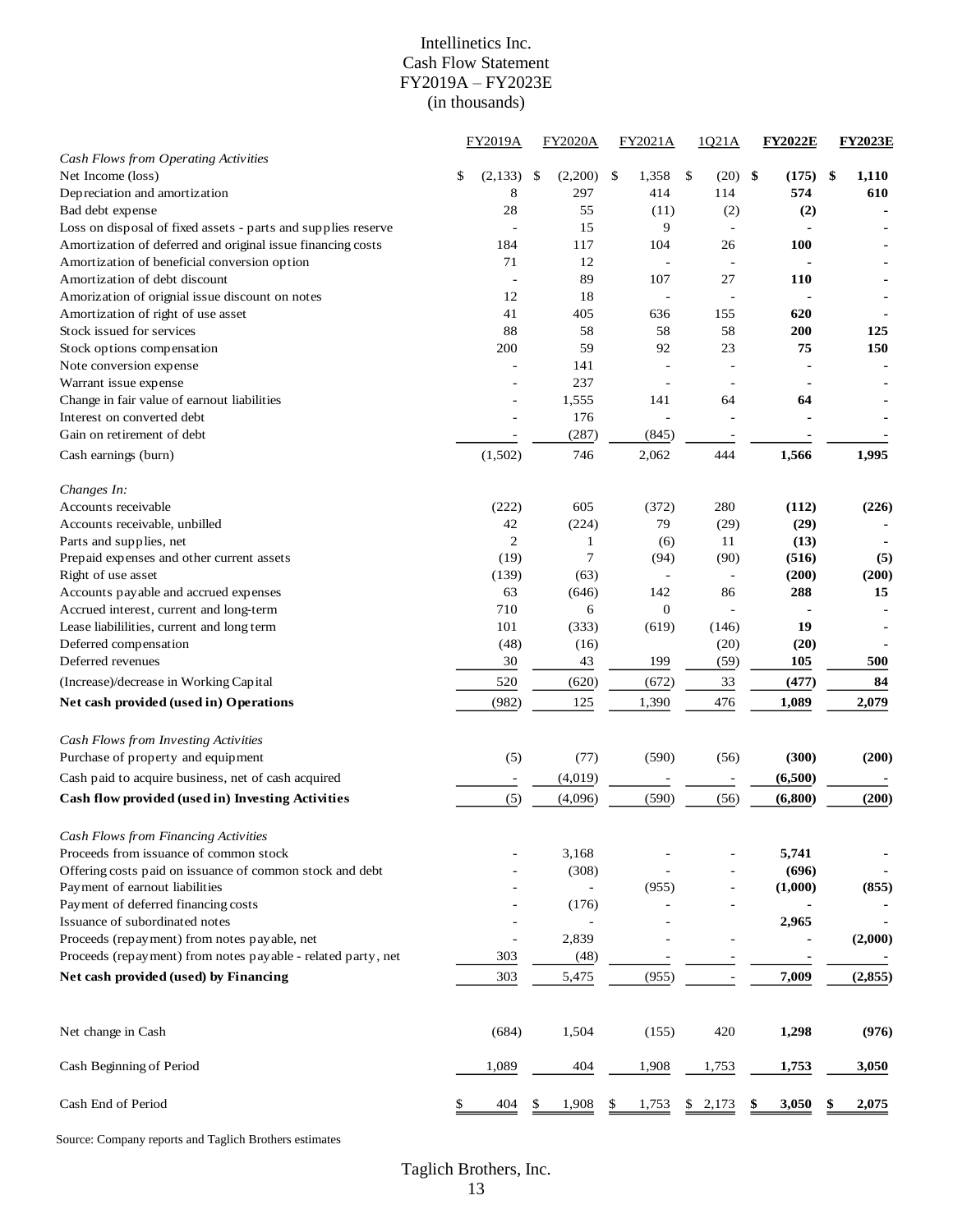#### **Price Chart**



# **Taglich Brothers Current Ratings Distribution**



|| 56 % Buy || 44 % Hold

| <b>Investment Banking Services for Companies Covered in the Past 12 Months</b> |   |    |  |  |  |  |  |  |  |  |
|--------------------------------------------------------------------------------|---|----|--|--|--|--|--|--|--|--|
| Rating                                                                         | # | %  |  |  |  |  |  |  |  |  |
| Buy                                                                            | 5 | 25 |  |  |  |  |  |  |  |  |
| Hold                                                                           |   |    |  |  |  |  |  |  |  |  |
| Sell                                                                           |   |    |  |  |  |  |  |  |  |  |
| <b>Not Rated</b>                                                               |   |    |  |  |  |  |  |  |  |  |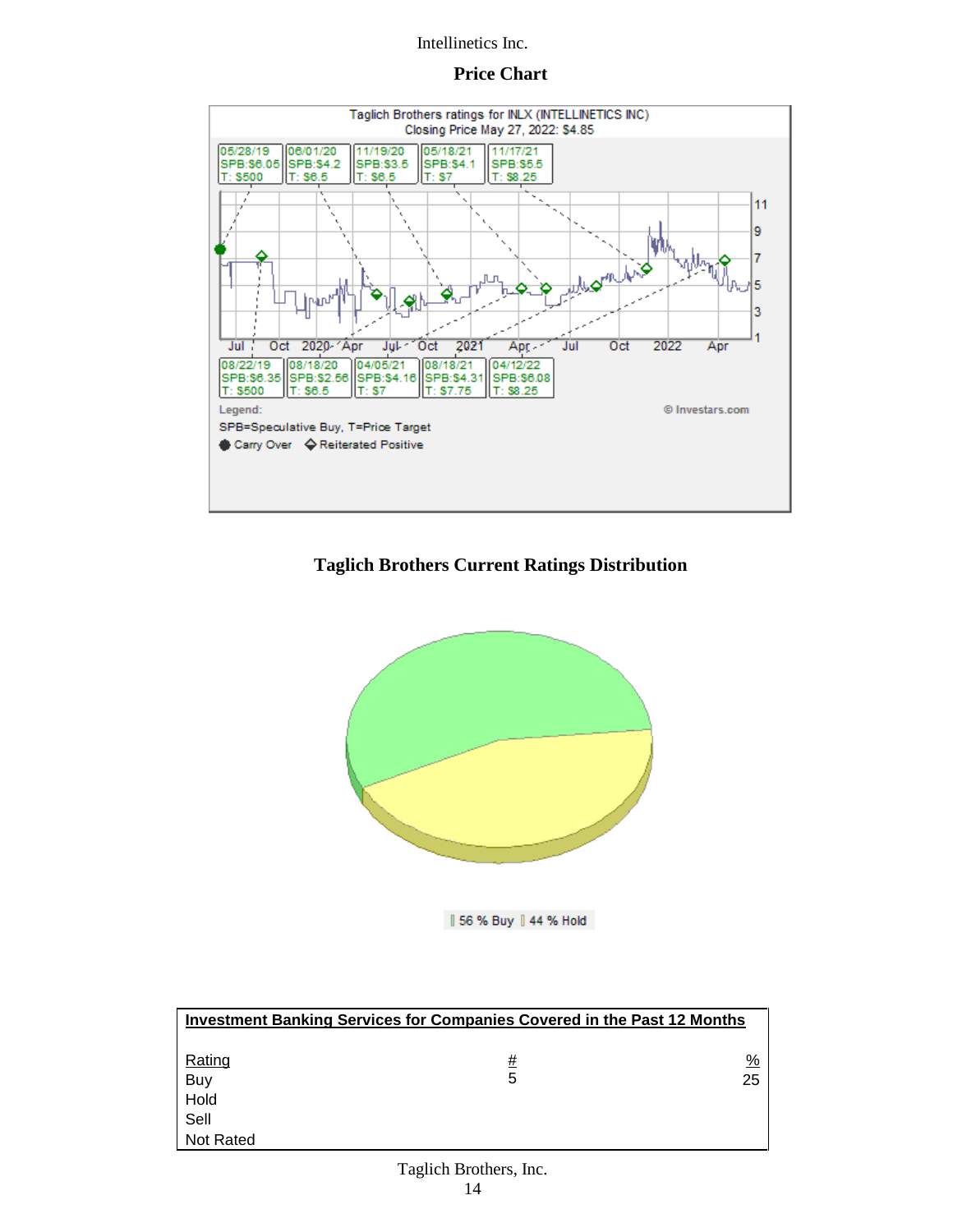#### **Important Disclosures**

As of May 27, 2022, Taglich Brothers, Inc. and/or its affiliates own or have controlling interests in more than 1% of INLX common stock. Michael Taglich, President of Taglich Brothers, Inc. owns or has a controlling interest in 695,311 shares of INLX common and restricted common stock (combined), controlling interest in \$25,000 in 12% subordinated notes, and 70,285 restricted warrants. Robert Taglich, Managing Director of Taglich Brothers, Inc., owns or has a controlling interest in 458,642 shares of INLX common and restricted common stock (combined), \$600,000 in 12% subordinated notes, and 70,146 shares of restricted warrants. William Cooke, Vice President – Investment Banking at Taglich Brothers, Inc. and Chairman of Intellinetics Inc., owns or has a controlling interest in 4,577 shares of INLX restricted common stock and 8,720 shares of restricted warrants. Doug Hailey, Director of Investment Banking at Taglich Brothers, Inc., owns or has a controlling interest in 571 shares of INLX restricted common stock and 4,890 restricted warrants. Richard Oh, Managing Director of Taglich Brothers, Inc., owns or has a controlling interest in 6,980 shares of restricted warrants. Taglich Brothers, Inc., owns or has a controlling interest in 35,732 shares of restricted common stock. Other employees at Taglich Brothers, Inc. also own or have controlling interests in at least 15,033 shares of INLX that may be acquired upon the exercise of warrants. Taglich Brothers, Inc. has an investment banking relationship with INLX. In March 2013, Taglich Brothers, Inc. served as the placement agent for a common stock offering, as well as for the sale of convertible notes the transaction in 2014. In November and December 2016, and January 2017, Taglich Brothers Inc. served as the placement agent in the sale of 12% convertible notes for the company. In September and November 2017 and September 2018, Taglich Brothers, Inc. served as the placement agent in the sale of 8% convertible notes for the company. In March 2020, Taglich Brothers acted as the placement agent for the sale of common stock and bridge notes and in April 2022, acted as the placement agent for the sale of common stock and 12% subordinated notes for INLX.

All research issued by Taglich Brothers, Inc. is based on public information. In January 2018, the company paid Taglich Brothers a monetary fee of \$4,500 (USD) representing payment for the creation and dissemination of research reports for three months. In June 2018, the company began paying Taglich Brothers a monthly monetary fee of \$1,500 (USD) for the creation and dissemination of research reports.

### **General Disclosures**

The information and statistical data contained herein have been obtained from sources, which we believe to be reliable but in no way are warranted by us as to accuracy or completeness. We do not undertake to advise you as to changes in figures or our views. This is not a solicitation of any order to buy or sell. Taglich Brothers, Inc. is fully disclosed with its clearing firm, Axos Clearing, LLC, is not a market maker and does not sell to or buy from customers on a principal basis. The above statement is the opinion of Taglich Brothers, Inc. and is not a guarantee that the target price for the stock will be met or that predicted business results for the company will occur. There may be instances when fundamental, technical and quantitative opinions contained in this report are not in concert. We, our affiliates, any officer, director or stockholder or any member of their families may from time to time purchase or sell any of the above-mentioned or related securities. Analysts and members of the Research Department are prohibited from buying or selling securities issued by the companies that Taglich Brothers, Inc. has a research relationship with, except if ownership of such securities was prior to the start of such relationship, then an Analyst or member of the Research Department may sell such securities after obtaining expressed written permission from Compliance.

### **Analyst Certification**

**I, Howard Halpern, the research analyst of this report, hereby certify that the views expressed in this report accurately reflect my personal views about the subject securities and issuers; and that no part of my compensation was, is, or will be directly or indirectly related to the specific recommendations or views contained in this report.**